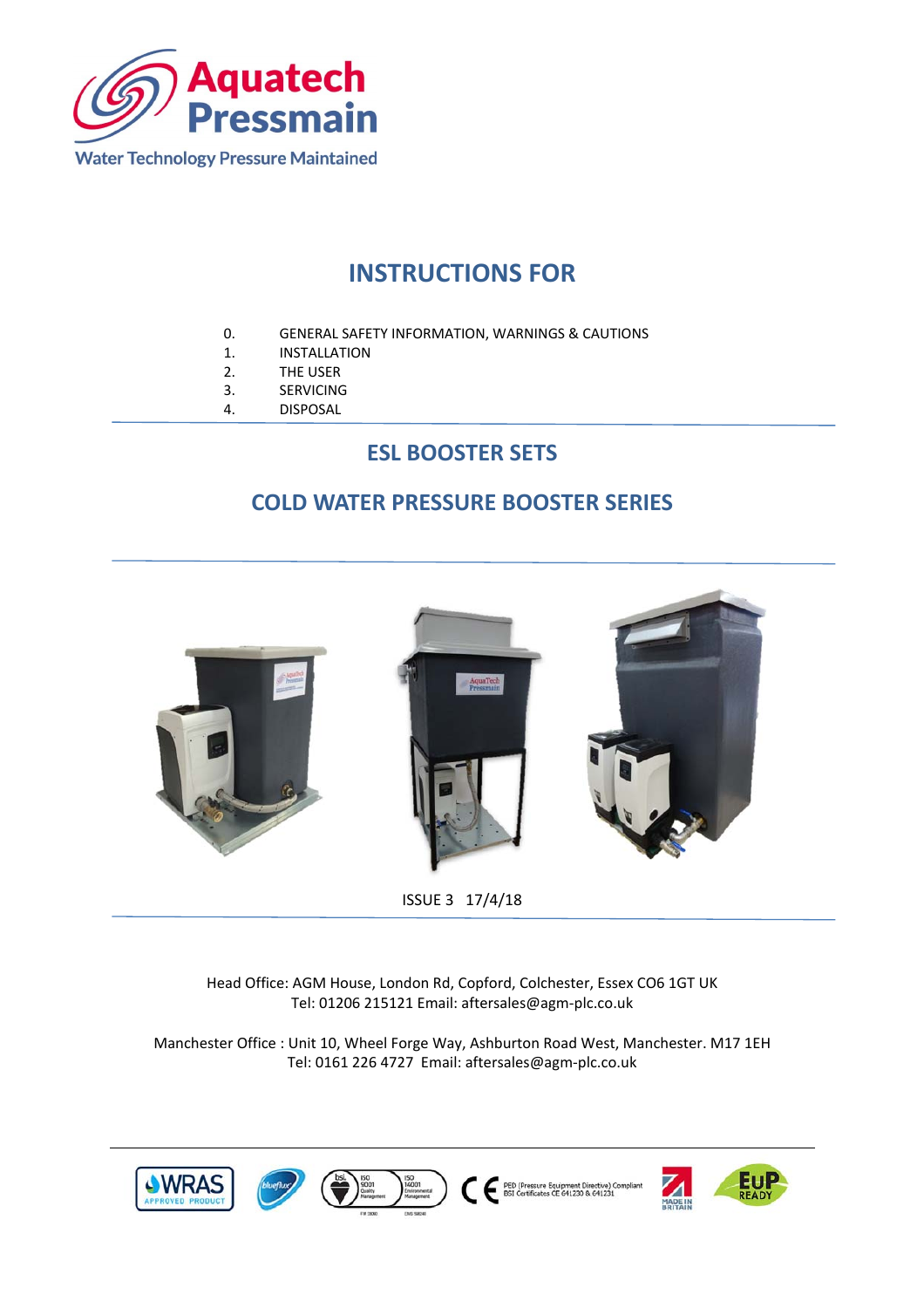## **PRODUCT IDENTIFICATION**

All units described in this manual are used to automatically increase and maintain the water supply pressure to a preset 'Duty' pressure.

Please note that the Serial Number "SO:xxxxx" or "WNxxxxx" and model reference will be visible on a label and on the back page of the manual supplied with the unit.

Examples of units manufactured by Aquatech Pressmain are shown below: ‐

Please note: it is also possible for the components to have been sold as a separate items, in which case the O&M manual and CE declaration may only be applicable in part.



ESL mini ‐ APT65 ESL mini ‐ APT225 ESL twin ‐ APT700 Single pump Variable speed Single pump Variable speed Twin pump Variable speed booster set with 65 litre mains booster set with 225 litre booster set with 700 litre mains water breaktank mains water breaktank mains water breaktank

## **CONTENTS**

| 0. GENERAL SAFETY INFORMATION A POWER MAIL 4 |  |
|----------------------------------------------|--|
|                                              |  |
|                                              |  |
|                                              |  |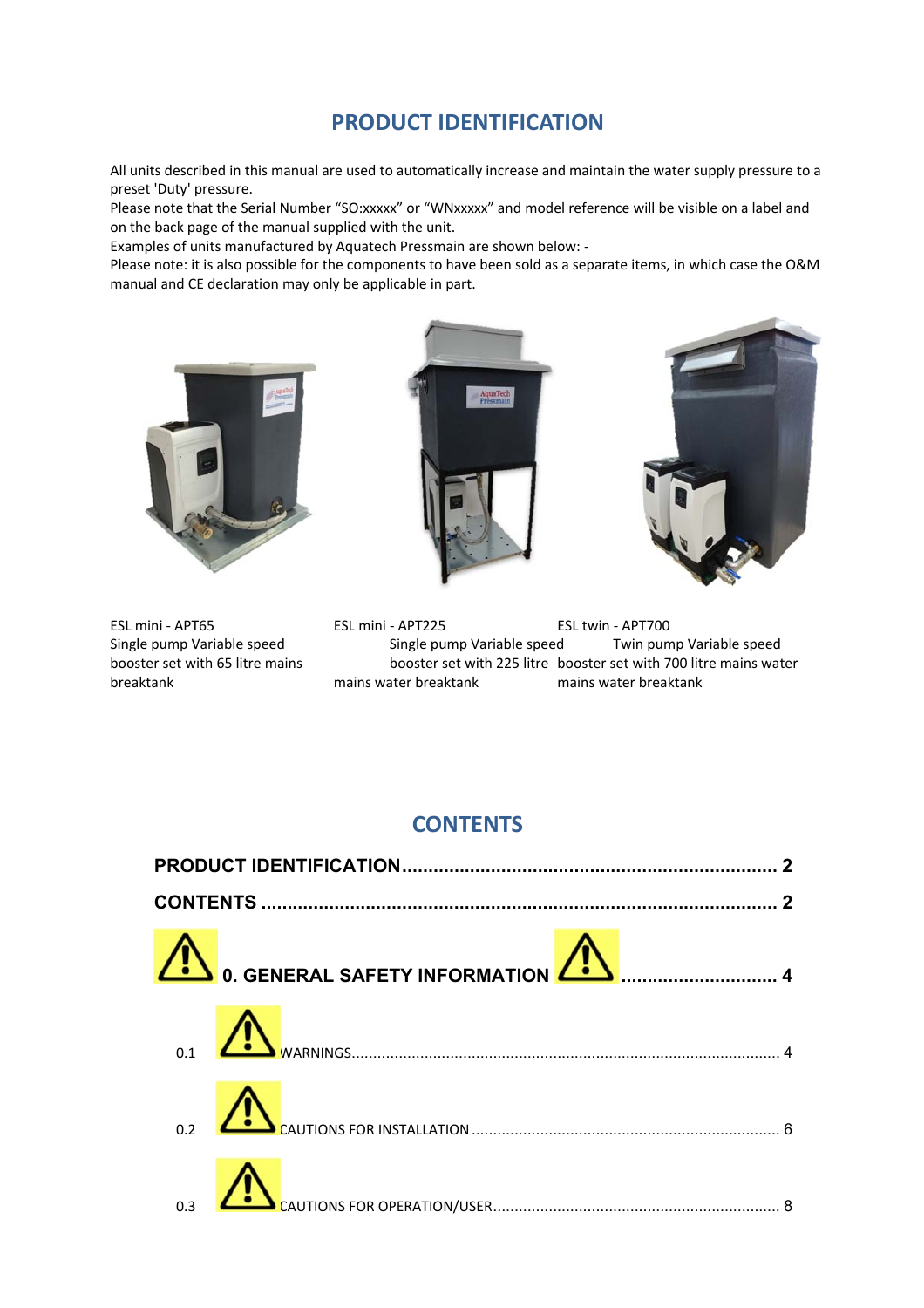| 0.4                                                                            |  |
|--------------------------------------------------------------------------------|--|
|                                                                                |  |
| 1.1                                                                            |  |
| 1.2                                                                            |  |
| 1.3                                                                            |  |
| 1.3.1                                                                          |  |
| 1.3.2                                                                          |  |
| 1.3.3                                                                          |  |
| 1.3.4                                                                          |  |
| 1.3.5                                                                          |  |
| 1.3.6                                                                          |  |
| 1.3.7                                                                          |  |
| GUIDANCE ON SELECTING THE CORRECT EARTH LEAKAGE PROTECTION DEVICE FOR<br>1.3.8 |  |
|                                                                                |  |
|                                                                                |  |
| 2.1                                                                            |  |
| 2.2                                                                            |  |
| $2.3 -$                                                                        |  |
| 2.3.1                                                                          |  |
| 2.3.2                                                                          |  |
| 2.3.3                                                                          |  |
| 2.3.4                                                                          |  |
| 2.3.5                                                                          |  |
| 2.4                                                                            |  |
| 2.4.1                                                                          |  |
| 7.4.7                                                                          |  |
|                                                                                |  |
| 3.1                                                                            |  |
| 3.2                                                                            |  |
| 3.3                                                                            |  |
| 4.                                                                             |  |
|                                                                                |  |
|                                                                                |  |
|                                                                                |  |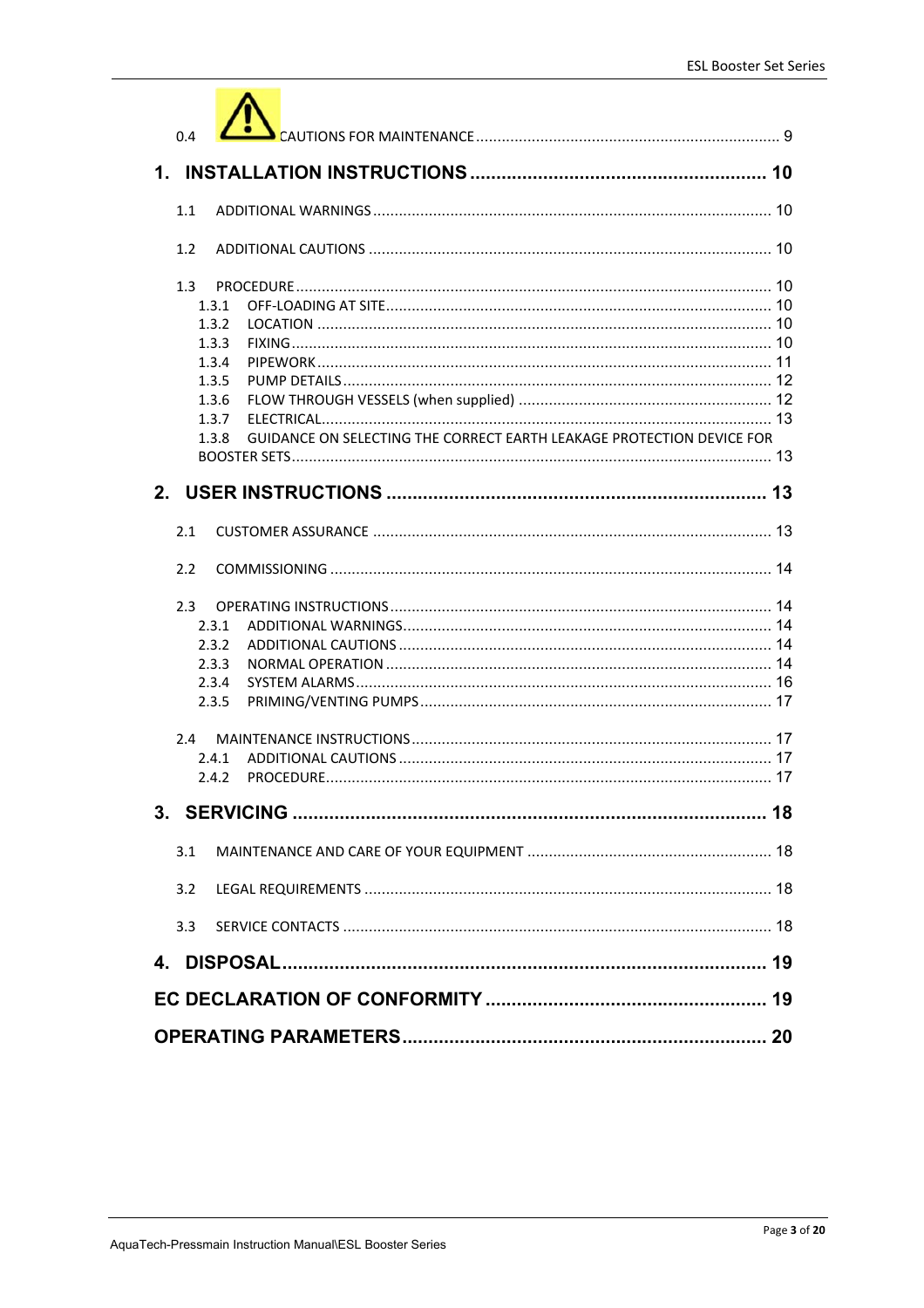

- $\triangleright$  These instructions are intended for the installer/operator/user/maintenance of this equipment and must be kept with the equipment, for the life of the equipment and made available to all persons. Please read GENERAL SAFETY INFORMATION 0.0, WARNINGS 0.1 and CAUTIONS 0.2, 0.3 & 0.4 before doing anything else, and then follow them carefully.
- The unit must only be installed/operated/used/maintained by a competent person; *A competent person is someone who is technically competent and familiar with safety practices and the hazards involved*.
- $\triangleright$  Hydraulic Accumulators/Expansion Vessels installed as part of/in conjunction with this equipment, with Pressure x Volume above 250 Bar‐litres, require regular formal inspection by a *competent person.* This is a Legal Requirement under the "Pressure Systems Safety Regulations" (PSSR) and the Owner/User should be made aware of their responsibility for this. (see section 3. Servicing).
- $\triangleright$  Failure to install/operate/use/maintain the equipment as recommended below could cause damage to the equipment any anything subsequently connected to it, and invalidate the warranty provided by AquaTech‐Pressmain to the buyer.
- $\triangleright$  Any damage caused to the equipment by misapplication, mishandling or misuse could lead to risk of **Electrocution, Burns, Fire, Flooding or injury to people or property** dependent upon the circumstances involved.
- $\triangleright$  This equipment contains moving/rotating parts that must remain guarded. Removal of or missing guards could lead to serious personal injury.
- This equipment automatically restarts after a power interruption.
- $\triangleright$  We accept no responsibility or liability for any consequences or damage/losses due to misapplication, mishandling or misuse of the equipment.
- $\triangleright$  It should be noted that the assembly of pressure equipment on site under the responsibility of the user (or his representative) is not subject to the Pressure Equipment Directive 97/23/EC. (National legislation covering assembly on site will apply)
- $\triangleright$  Water storage tanks contain water and as such represent a risk of injury or death as a result of drowning and/or flooding and/or injury or death as a result of structural failure of the tank.
- The latest version of this instruction manual with up to date safety information can be downloaded from our website at www.aquatechpressmain.co.uk

## **0.1 WARNINGS**

- 0.1.1 Do not touch any live parts for at least 5 minutes after switching off the electricity supply. Failure to observe this will constitute a severe Electric shock and/or Burns hazard and may be lethal.
- 0.1.2 The equipment is only suitable for earth referenced supplies and must be permanently earthed to avoid Electric shock hazard.
- 0.1.3 With equipment isolator OFF, mains voltage may still be present from BMS system. This constitutes an Electric shock hazard.
- 0.1.4 Emergency stop button does not remove dangerous voltages from control panel/pump motor assemblies. This constitutes an Electric shock hazard.
- 0.1.5 Metal parts (e.g. heat sinks) may reach temperatures of 90 degrees centigrade and will constitute a Burns hazard.
- 0.1.6 Some equipment is designed to operate with liquid temperatures up to 150 degrees centigrade and will constitute a Burns/scalding hazard.
- 0.1.7 The equipment must not be pressurised beyond the maximum working pressure as stated on pumps/pipework/vessels/control panel otherwise serious mechanical damage/destruction could occur causing injury to people or property.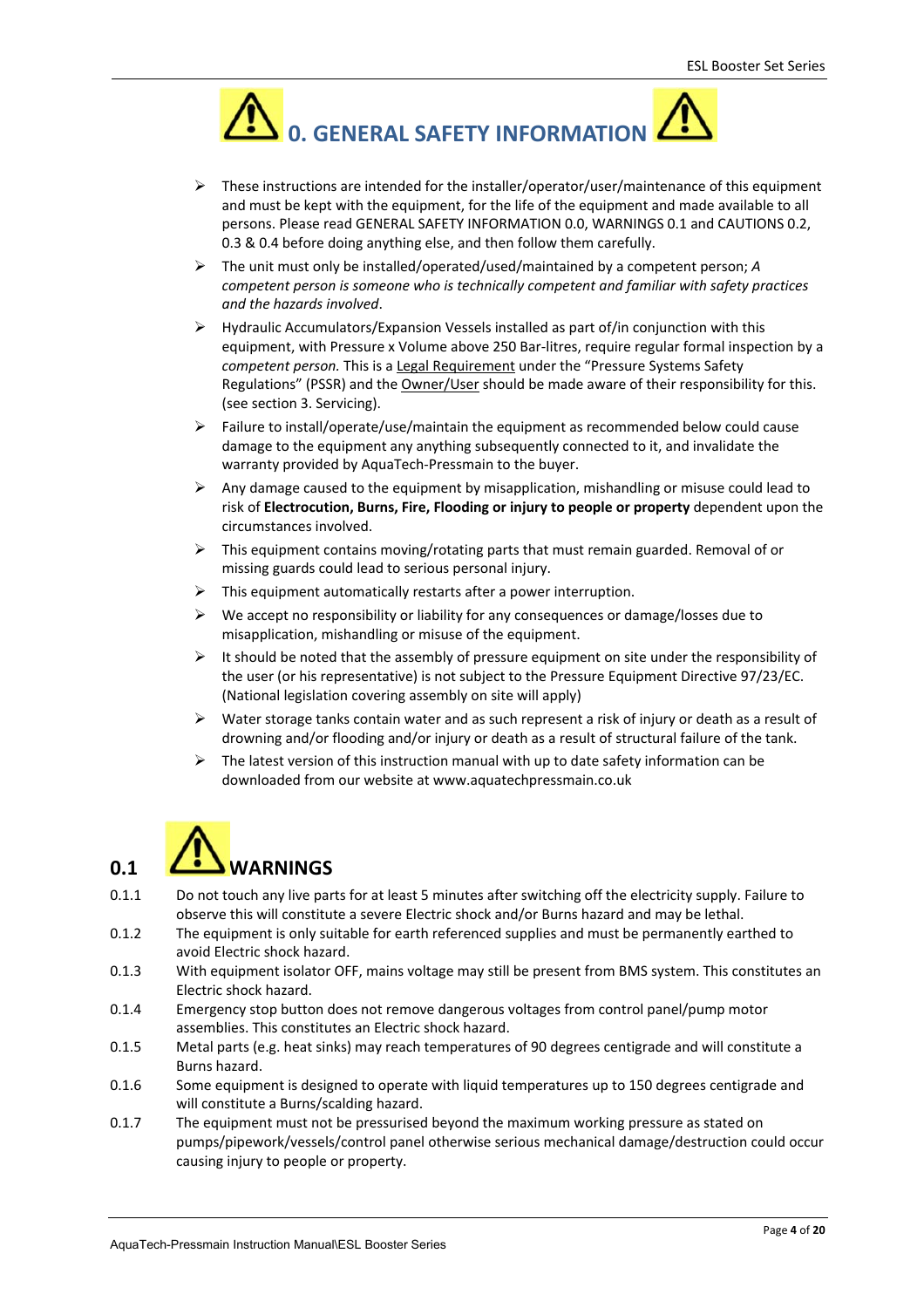- 0.1.8 The equipment must not be heated/chilled beyond the maximum/minimum working temperature as stated on pumps/pipework/vessels/control panel otherwise serious mechanical damage/destruction could occur causing injury to people or property.
- 0.1.9 Any damage to equipment, pumpset, vessels, pipework or system components caused by misapplication, mishandling or misuse could lead to Electric shock hazard, Burns hazard, Fire hazard, Flooding hazard or cause injury to people or property.
- 0.1.10 This equipment may contain moving/rotating parts that must remain guarded. Removal of or missing guards could lead to serious personal injury.
- 0.1.11 Pressure vessels must never be disassembled whilst in use, they contain high pressure air/gas charge which could cause injury to people or property.
- 0.1.12 Pump motors with lifting eyes; the lifting eyes are only suitable for lifting motors NOT the entire pump assembly. This could cause injury to people or property.
- 0.1.13 Ensure the base/foundation/plinth/wall to which the equipment is to be attached is sufficiently strong enough to carry the entire mass of the equipment including the water that it will contain under worstcase fault conditions. E.g. fully saturated pressure vessel with no air charge, break tank full to overflowing, etc. Failure to observe this could cause serious mechanical damage/destruction resulting in injury to people or property.
- 0.1.14 This equipment contains a fluid which may under certain circumstances leak/drip/spray fluid (e.g. servicing, repair or malfunction). Ensure any fluid discharge will not cause damage to the surroundings by taking appropriate action. E.g. install in a place that will not be damaged by leakage or install in a bunded area with adequate drainage.
- 0.1.15 Neither the tank nor upstand (if supplied) are suitable for use as a working platform or designed to support the weight of man traffic. Standing on, walking across, and/or use of the tank as a support may result in death or serious injury and/or structural failure of the tank resulting in serious damage to equipment and/or property.
- 0.1.16 It is essential that the tank is correctly connected to all incoming, outgoing, drain and overflow and/or any other related pipework and/or electrical equipment of any kind before the tank is filled. Failure to do so may result in death or serious injury and/or structural failure of the tank resulting in serious damage to equipment and/or property.
- 0.1.17 Do not remove the main lid of the tank without first draining the tank. The lid is a structural part of the tank and MUST remain correctly fitted and fixed down at all times whether water is contained within the tank, or whether the tank is empty. Removal of the main lid of the tank when water is contained within the tank may result in death or serious injury and/or structural failure of the tank resulting in serious damage to equipment and/or property.
- 0.1.18 AquaTech Pressmain storage tanks are designed to operate at atmospheric pressure only and must not be pressurised or be subjected to vacuum. Should any tank be subjected to pressurisation and/or vacuum this may result in death or serious injury and/or structural failure of the tank resulting in serious damage to equipment and/or property.
- 0.1.19 AquaTech Pressmain tanks are designed to operate within a specific temperature range between 3ºc & 30ºc. UNLESS SPECIFICALLY STATED OTHERWISE the temperature of the tank and/or water contained within must not fall below 3ºc or exceed 30ºc. Should such a condition arise this may result in structural failure of the tank resulting in death or serious injury and/or serious damage to equipment and/or property.
- 0.1.20 AquaTech Pressmain tanks are designed to contain clean, wholesome water only, and are not suitable to be in contact with water containing additives of any kind other than those included by any local water authority for the purposes of maintaining water hygiene and within standards and to concentrations allowing such water to remain as of a potable standard, being fit for drinking purposes.
- 0.1.21 Chlorination of the tank should take place using only chemicals and materials which are deemed suitable for use in contact with GRP tanks. Chemicals must be at concentrations which will not cause damage to the tank. Contact time for such materials should be no more than 1 hour duration and should be thoroughly flushed from the tank after use. Any unsuitable abrasive or aggressive chemical products and/or materials may cause damage to the structure of the tank.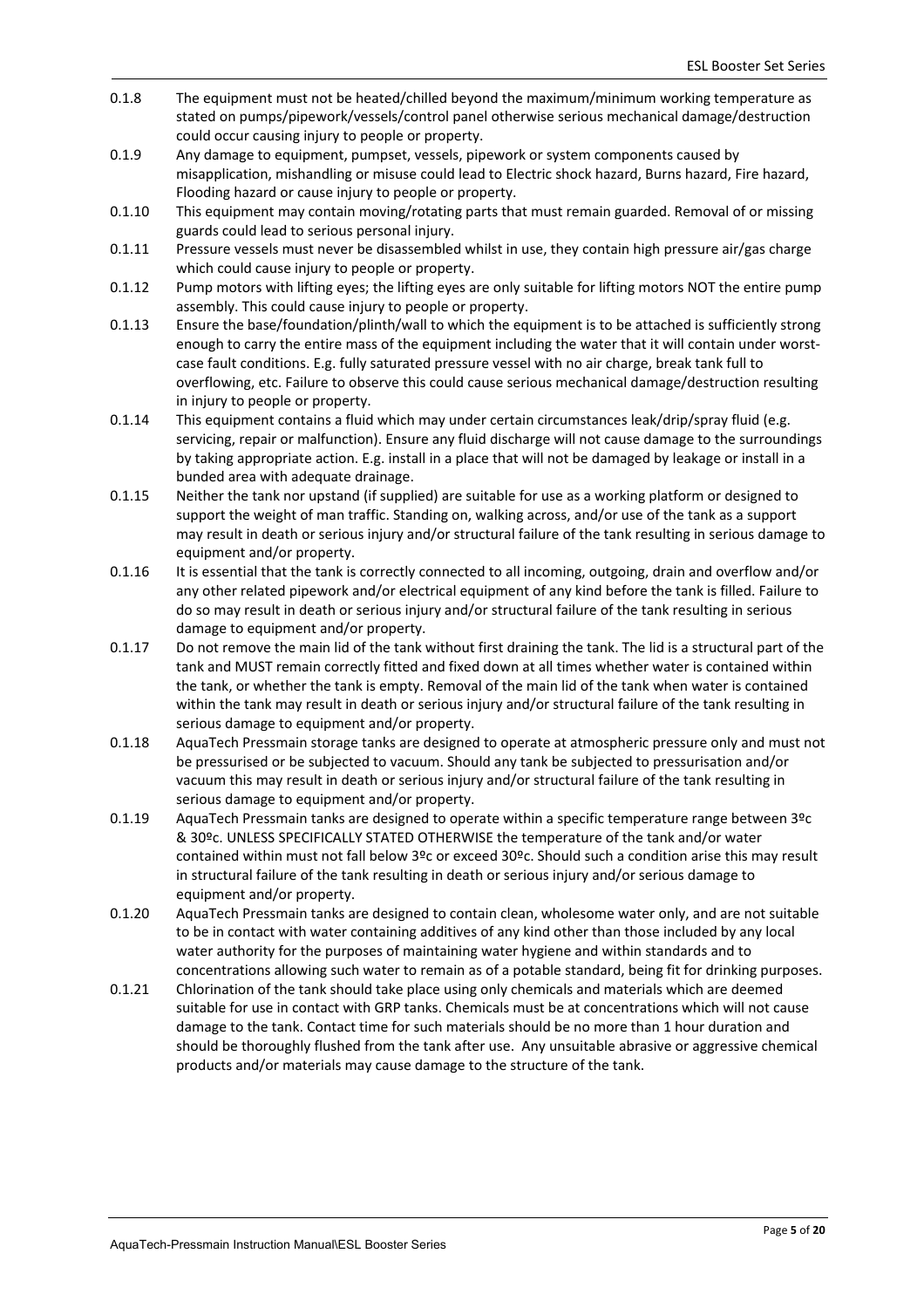

- **0.2.1** READ GENERAL SAFETY INFORMATION 0.0, WARNINGS 0.1 and CAUTIONS 0.2, 0.3 & 0.4
- **0.2.2** The unit should only be installed/operated by a competent person; *A competent person is someone who is technically competent and familiar with safety practices and the hazards involved.*
- **0.2.3** Do not lift the pumpset by pipework. Lift the pumpset by the container pallet using a pallet/forklift or crane by passing strops underneath the skid using a spreader bar. Failure to utilise these facilities will result in damage to the pumpset.
- **0.2.4** Store in a dry place to avoid damp conditions deteriorating the equipment.
- **0.2.5** Protect against dirt, damage and frost. It is absolutely essential that no foreign matter such as pipe thread swarf, welding slag, grit or stones are allowed to enter the set. Debris of this type can cause severe damage to the mechanical seals, diaphragms and impeller. Frost/freezing will damage pumps/pipework and control panel components.
- **0.2.6** The equipment is only suitable for installation in a clean, dust free indoor environment, with adequate protection from heat and frost, and sufficient ventilation to ensure cooling of the motors. Ambient air temperature should be between 5 and 40 degrees centigrade, non‐condensating. Operation outside of these conditions could seriously damage the equipment.
- **0.2.7** If the equipment were to be stored or taken out of service for a period of time (e.g. 1 week or more), then we would recommend draining the equipment of all water/liquid (with due regard to any local regulations) to prevent frost damage to components. When restarting is required we would recommend commissioning by our authorised service agent.
- **0.2.8** Ensure the base/foundation/plinth/wall to which the equipment is to be attached has sufficient mass compared to the equipment, in order to avoid noise/vibration transmission. E.g. the mass of the base should be at least five times the mass of the equipment.
- **0.2.9** Ensure the electrical supply is the correct voltage, current, frequency and type for the equipment supplied and that suitable circuit protection equipment is installed in the supply. Incorrect electrical installation could be an electric shock/burns/fire hazard.
- **0.2.10** When accessing the control panel to make electrical connections adopt anti-static procedures e.g. wear anti‐static earthed wristband, to avoid risk of damaging the controller.
- **0.2.11** All products that are packaged to include Pressure vessel(s)/Hydraulic Accumulator(s)/Expansion Vessel(s) are classed as "Assemblies" under the Pressure Equipment Directive (PED). Where units are despatched with "Loose" vessel(s) for assembly on site it is absolutely essential that they be installed as detailed in the instructions using the fittings provided where appropriate. Failure to observe this will nullify compliance with the PED and may present a safety hazard. Your warranty may also be affected.
- **0.2.12** Where Hydraulic Accumulator(s)/Expansion Vessel(s) are supplied as a loose item, they must be installed/connected correctly before operating the equipment, otherwise serious damage from over‐ pressure/pump overheating could occur.
- **0.2.13** Do not operate this equipment/pumpset prior to commissioning (section 2.2) This could cause irreparable damage to equipment/pumpset/pipework/system components which would not be covered by the warranty.
- **0.2.14** Isolate the equipment/pumpset before pressure testing system. Excess pressure could irreparably damage the pressure transducer, pressure switches (where fitted) and the diaphragms of pressure vessel/hydraulic accumulators.
- **0.2.15** It is the installers' responsibility to ensure subsequent pipework etc can accept the pressures generated by the equipment/pumpset and to install an overpressure safety device into the system with due respect to the suction pressure present on the pumpset, the pump closed valve pressure stated on the pump, the maximum working pressure stated on any of the attached pressure vessels and any other device connected to the system e.g. boilers, calorifiers etc.
- **0.2.16** When chlorination of the system is carried out, ensure that any residual chlorine is removed by thorough flushing as detailed in the HSE approved code of practice L8, to avoid damaging the equipment/pumpset. The normal level of chlorination is up to 2 parts per million (ppm), but shock dosing for sterilization purposes, at 25‐50 ppm for 24‐48 hours is acceptable as long as all chlorine is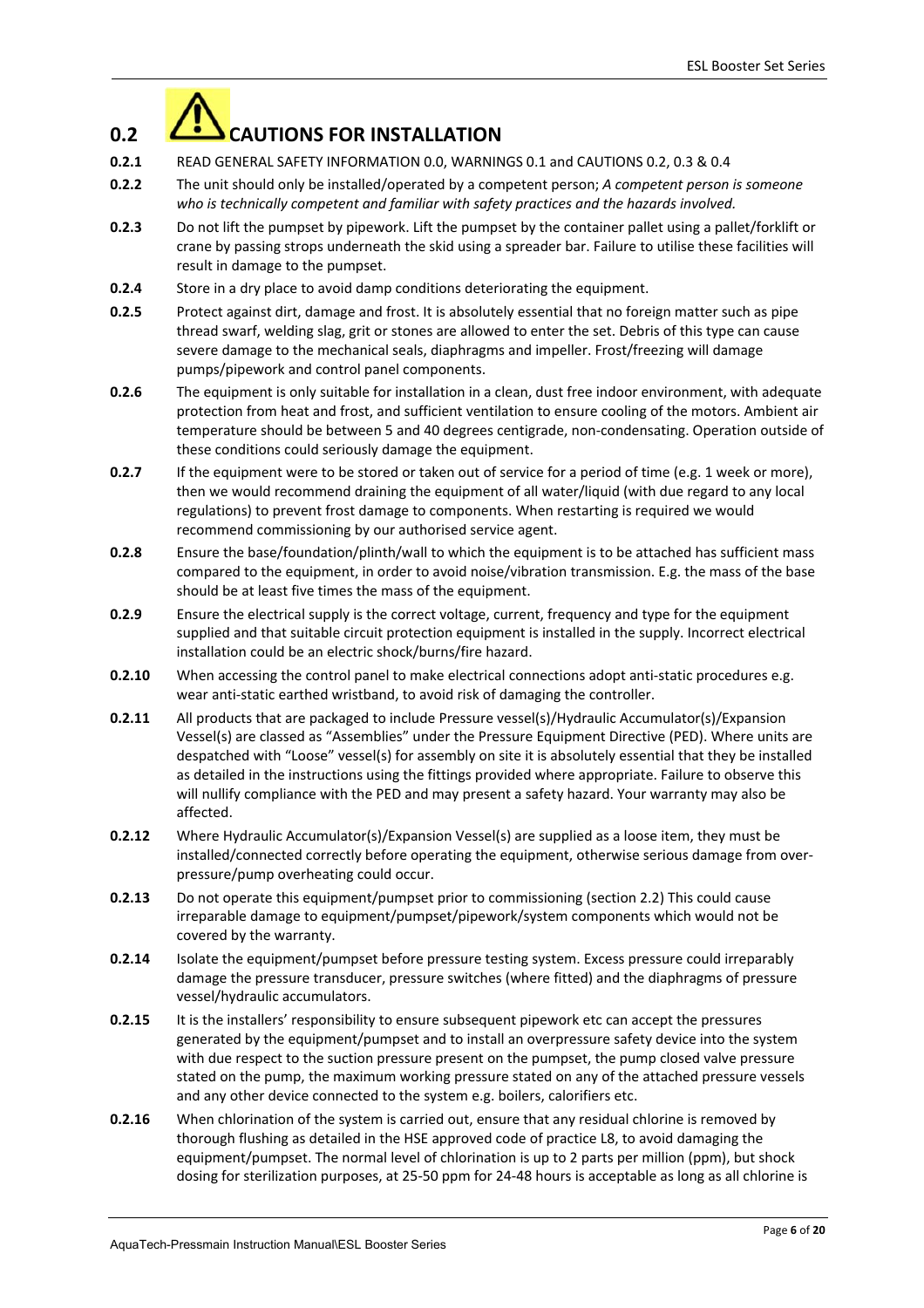removed once the process is complete. Chlorination beyond these limits could seriously damage pumpset components and WILL NOT be covered by the warranty.

- **0.2.17** The installer/user is responsible for the installation of the correct earthing and protection according to valid national and local standards. All operations must be carried out by a suitably qualified person.
- **0.2.18** The equipment is only suitable for earth referenced supplies and must be permanently earthed to avoid electric shock hazard.
- **0.2.19** The equipment must be permanently earthed with appropriate sized Earthing.
- **0.2.20** Equipment containing variable speed drives/motors has high earth leakage current >3.5mA and will require additional earth bonding whereby a single conductor of increased size or duplicate earth conductors must be provided.
- **0.2.21** Never perform high voltage resistance tests on control panels, variable speed drives/motors without first disconnecting the panel/drive/motor from the circuit being tested as this will damage the built in electronic components.
- **0.2.22** Equipment containing variable speed drives/motors that has been stored/not powered up for long periods of time (i.e. 1 year or more) may require the variable speed drive/motor capacitors to be reformed. Please contact AquaTech‐Pressmain for more information. Failure to reform capacitors will result in drive/motor damage.
- **0.2.23** Metal parts (e.g. heat sinks) may reach temperatures of 90 degrees centigrade.
- **0.2.24** RCD's/ELCB's are not recommended for use with variable speed drives/motors. Where their use is mandatory use type B RCD's. For single phase sets with inverter motors the earth leakage circuit breaker must trip out when earth fault currents with DC content (pulsating DC) occur. For three phase sets with inverter motors the earth leakage circuit breaker must trip out when earth fault currents with DC content (pulsating DC) and smooth DC earth fault currents occur.
- **0.2.25** RCD's/ELCB's suitable for use with variable speed drives/motors are not suitable for personnel protection.
- **0.2.26** EMC Grundfos inverter motors 0.37kW to 5.5kW Electromagnetic disturbance first environment (residential areas) – unrestricted distribution, corresponding to CISPR 11, class B, group 1. Inverter motors > 5.5kW Electromagnetic disturbance – first environment (residential areas) –restricted distribution. Immunity to Electromagnetic disturbance – second environment (industrial areas) – unrestricted distribution, corresponding to CISPR 11, class A, group 1. Inverter motors > 5.5kW for installation in first environment (residential areas) require additional EMC filter to obtain class B, group 1 status.
- **0.2.27** EMC With respect to BS EN61000-3-2 this equipment is defined as 'professional equipment' and therefore the installer/user may need to seek permission from the supply utility to connect this equipment to the public low voltage mains supply.
- **0.2.28** Where "Expansion vessels" are used on Domestic hot water systems (DHWS) or LTHW heating system pressurisation units, the temperature of the fluid returning to the vessels should not exceed 70 degrees Centigrade as this could damage the vessel diaphragm. Where the temperature exceeds 70C an intermediate cooling vessel should be fitted.
- **0.2.29** Where "Expansion vessels" are used on Domestic hot water systems (DHWS) or LTHW heating system pressurisation units, the glycol content in the water must not exceed 50%.
- **0.2.30** Drain cocks/valves and air bleed screws must not be left open as this could cause flooding.
- **0.2.31** When positioning, the tank MUST be lifted. The tank MUST NOT under any circumstances be dragged. The tank should be lifted using a suitable pallet to the underside and by using a pallet/forklift or crane by passing strops underneath the tank and/or pallet using a spreader bar. Any pallets must be no smaller than the overall external length and width dimensions of the tank. It is essential that no load is placed by pallets, supports, fork lift truck forks or similar, to the unsupported single skin base of any tank. Failure to utilise these correct lifting and/or movement procedures will result in damage to the base of the tank.
- **0.2.32** The tank is not suitable for use as a working platform or designed to support the weight of man traffic. Standing on, walking across, or use of the tank as a support of any kind and for any purpose may result in death or serious injury and/or structural failure of the tank resulting in serious damage to equipment and/or property.
- **0.2.33** Where the fitting of connections to the tank is to be carried out on site it is essential that the operator carrying out such work is fully trained and familiar with carrying out an operation of this type.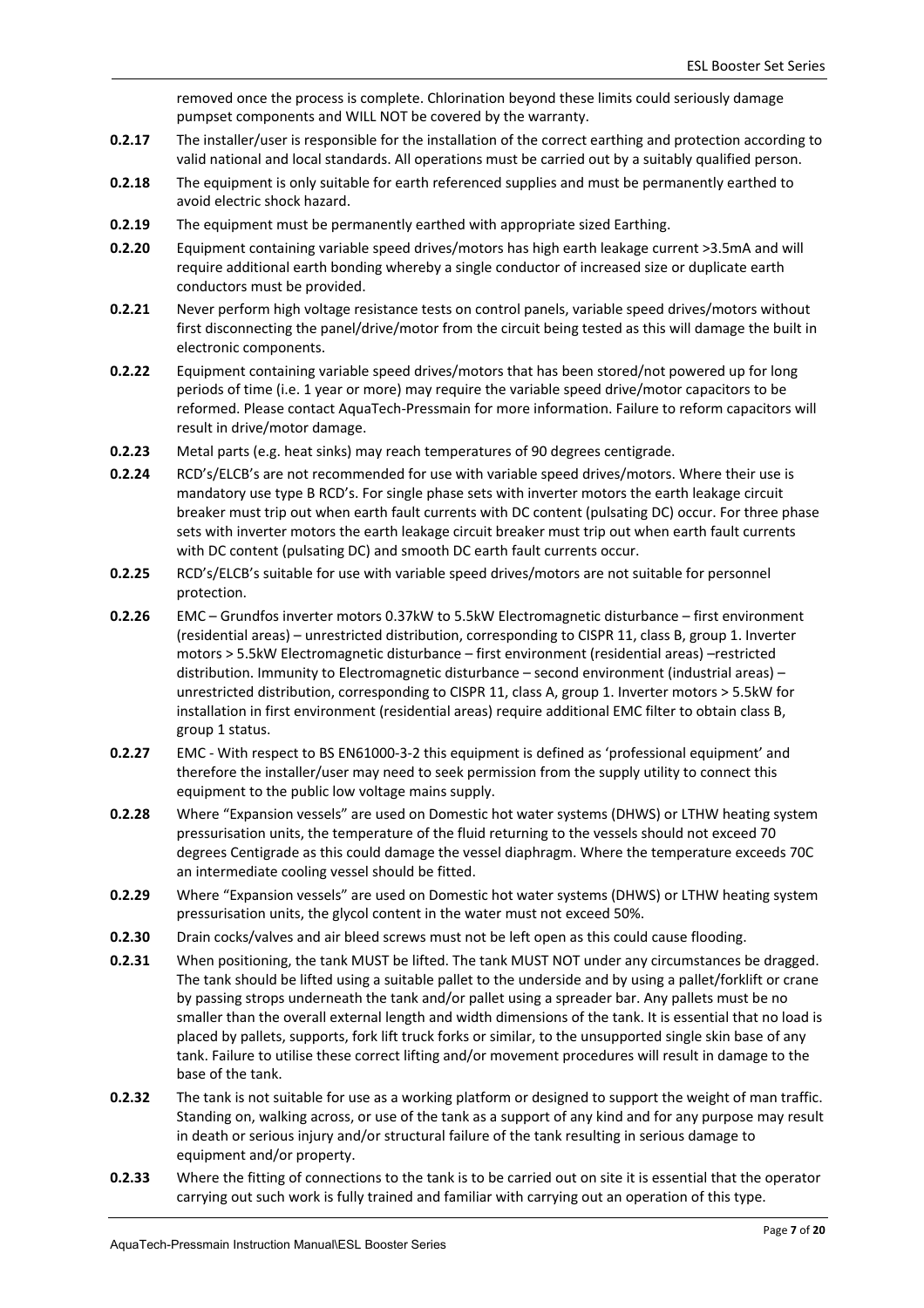- **0.2.34** During the process of on‐site fitting of connections, the cutting of the tank body and/or lid may result in the production of GRP dust, swarf, shards and/or splinters. It is essential that any persons carrying out such work are fully protected from these hazards by use of correct Personal protection equipment.
- **0.2.35** During the process of the on-site fitting of connections and/or any other work requiring the use of hand tools or powered tools and/or equipment of any type it is essential that any operator is fully conversant with the correct use of the equipment and is fully protected by the use of the correct personal protection equipment. Always consult tool/equipment manufacturer's users' manuals prior to use.
- **0.2.36** When installing water storage tanks always consult the current water regulations and local water authority regulations and requirements to ensure that the installation of the tank is suitable for the application, correctly carried out and does not contravene such regulations.
- **0.2.37** Any connections, pipework and/or equipment of any kind connected to or in association with the tank must be fully supported by independent brackets and/or similar structures and fixings. It is essential that the tank body and/or lid are NOT used to provide support of any kind for equipment or items of any kind.

# **0.3 CAUTIONS FOR OPERATION/USER**

- **0.3.1** READ GENERAL SAFETY INFORMATION 0.0, WARNINGS 0.1 and CAUTIONS 0.2, 0.3 & 0.4
- **0.3.2** The unit should only be operated/used by a competent person; *A competent person is someone who is technically competent and familiar with safety practices and the hazards involved.*
- **0.3.3** The Owner/User of this equipment has a Legal Responsibility to ensure that it is subject to regular formal inspections. See Section 3. Servicing, for details.
- **0.3.4** Where Hydraulic Accumulator(s)/Expansion Vessel(s) are supplied as a loose item, they must be installed/connected correctly before operating the equipment; otherwise serious damage from over‐ pressure could occur.
- **0.3.5** The set must not be run until commissioned by an authorised AquaTech-Pressmain agent, this could irreparably damage the pump set and/or system components/pipework connected to it which would not be covered by the warranty.
- **0.3.6** The pumpset should be left switched ON with the pumps switched to AUTO for normal operation.
- **0.3.7** The pumpset should not be left in "Hand" operation for more than 1 minute. This could lead to severe damage of pumpset components and/or pipework system from over-pressure and/or overheating.
- **0.3.8** Ensure pumpset has an adequate water supply at all times to prevent dry running causing pump seal damage and water leakage.
- **0.3.9** Do no attempt to start pumps without liquid in volutes (pumps must be fully primed); mechanical seals must have a film of liquid between faces for proper operation and to prevent damage.
- **0.3.10** Portable telephones or other electro-magnetic equipment must not be used near the set to avoid corruption of program and unpredictable operation of unit.
- **0.3.11** Fire Pump sets: operate regularly (once a week for 1 minute) to prevent seizing
- **0.3.12** After Installation and first filling, the tank should initially be inspected on a weekly basis to ensure that no leaks are present and that no damage or deterioration to the tank structure and associated connections and/or pipework has taken place. After 4 to 6 weeks, provided that no abnormalities have occurred the inspection interval can be increased to 6 months.
- **0.3.13** Any float valves, overflows and/or warning pipes should be inspected on a weekly basis to ensure that the tank is not in an overflow condition. Tanks which are in an overflow condition are a source of considerable waste of water. Water is an expensive and often scarce natural resource; its wastage comprises a threat to the environment and contributes to global climate change.
- **0.3.14** It is a requirement of current water regulations that water storage tanks should be thoroughly inspected at an interval not exceeding one year; in order to determine the state of hygiene inside the tank. If present, any dirt or debris, foreign matter, growths or contamination of any kind should be thoroughly cleaned from the inside of the tank and the tank chlorinated prior to re‐commissioning.
- **0.3.15** All screen units which are fitted to any vents, overflows and/or warning pipes should be inspected and if necessary removed, cleaned and re‐fitted prior to re‐commissioning of the tank.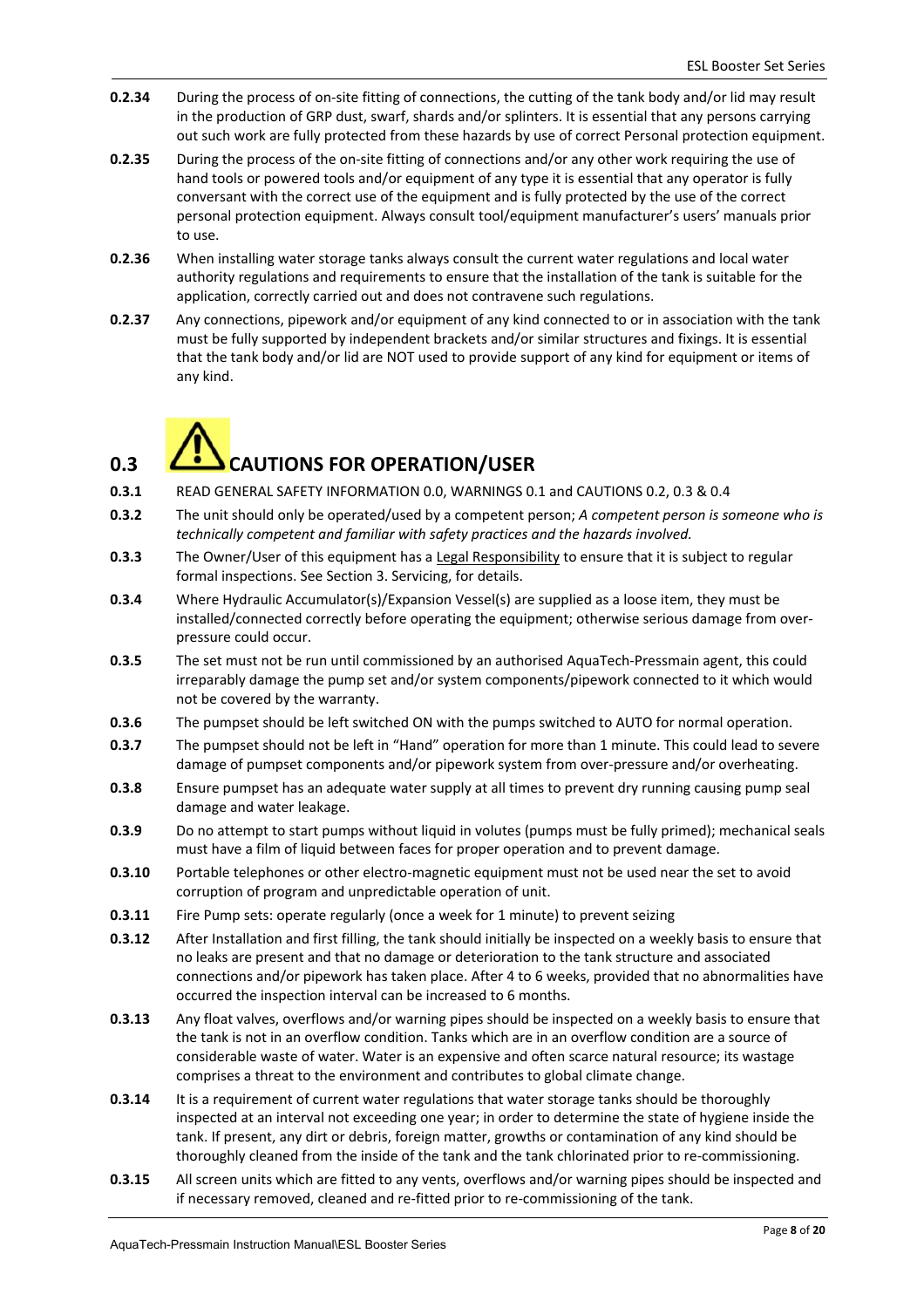- **0.3.16** It is essential that tank inspection and cleaning and any other water hygiene work is carried out by the building water hygiene facilities services provider or similar specialist.
- **0.3.17** During any cleaning, and/or chlorination of the tank, only chemicals and materials which are deemed suitable for use in contact with GRP should be used. Chemicals must be at concentrations which will not cause damage to the tank. Contact time for such materials should be no more than 1 hour duration. Any abrasive or aggressive chemical products and/or materials may cause damage to the structure of the tank.



## **0.4 CAUTIONS FOR MAINTENANCE**

- **0.4.1** READ GENERAL SAFETY INFORMATION 0.0, WARNINGS 0.1 and CAUTIONS 0.2, 0.3 & 0.4
- **0.4.2** The unit should only be operated/maintained by a competent person; *A competent person is someone who is technically competent and familiar with safety practices and the hazards involved.*
- **0.4.3** Where the set is fitted with Building Management Services (BMS) interconnections, notify the appropriate persons before switching OFF for maintenance or adjustments, to avoid unnecessary alarm conditions occurring. WARNING: With pumpset isolator OFF, mains voltage may still be present from BMS system. This constitutes an Electric shock hazard.
- **0.4.4** To prevent seizing, pumpsets must not be left unused for long periods (e.g. 1 week).
- **0.4.5** The pumps must be run regularly to avoid stagnation of water in the pumps/pipework (e.g. daily).
- **0.4.6** Do not vent air from air valves on vessels. These are for adjustment of pre-set cushion pressures. If wrongly adjusted this will lead to incorrect operation of the pumpset and possible damage to pumps, pipework and system components from overheating and over‐pressure.
- **0.4.7** Switch OFF pumpset before accessing pumps and/or control panel.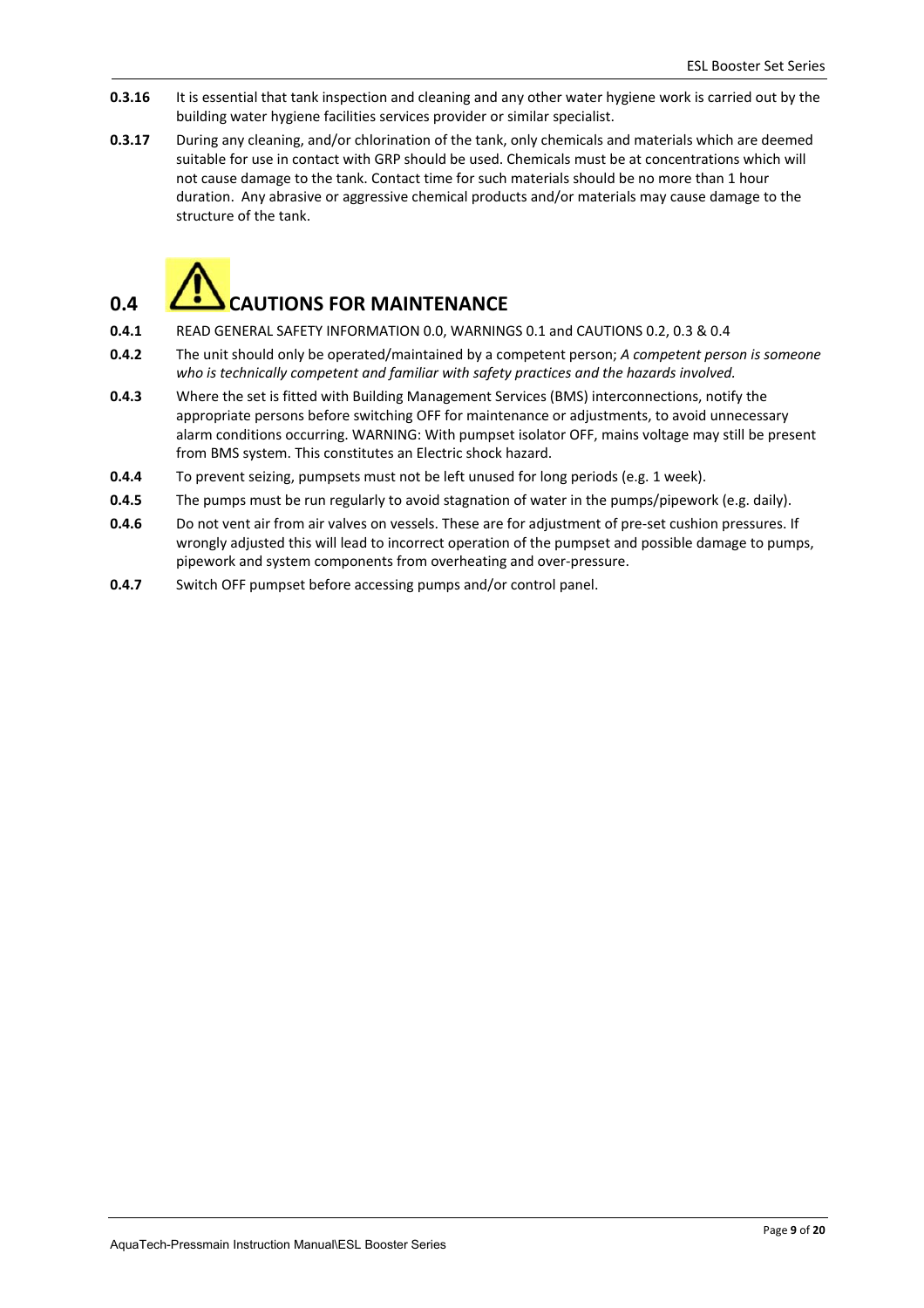## **1. INSTALLATION INSTRUCTIONS**

 These instructions are intended for the installer of this pressure booster set. Please follow them carefully.

 The unit should only be installed by a competent person; *A competent person is someone who is technically competent and familiar with safety practices and the hazards involved*.

 Failure to install the equipment as recommended below could invalidate the warranty provided by AquaTech‐Pressmain to the purchaser.

#### **1.1 ADDITIONAL WARNINGS**

**DO NOT TOUCH ANY LIVE PARTS FOR AT LEAST 5 MINUTES AFTER SWITCHING OFF THE POWER. Failure to observe this will constitute an ELECTRIC SHOCK HAZARD.** 

**READ GENERAL SAFETY INFORMATION 0.0, WARNINGS 0.1 and CAUTIONS 0.2, 0.3 & 0.4** 

#### **1.2 ADDITIONAL CAUTIONS**

- **1.2.1**  READ GENERAL SAFETY INFORMATION 0.0, WARNINGS 0.1 and CAUTIONS 0.2, 0.3 & 0.4.
- **1.2.2**  Pumps must be manually primed with water before first operation.

#### **1.3 PROCEDURE**

#### **1.3.1 OFF‐LOADING AT SITE**

**Do not lift pumpset by pipework**. Lift the pumpset by the container pallet using a pallet/forklift or crane by passing strops underneath the skid using spreader bar.

Failure to utilise these facilities could result in damage.

#### **1.3.2 LOCATION**

If the set is to be installed in an unheated room, ensure that there is adequate frost protection.

 The location of the equipment should have adequate drainage, bunding or other appropriate measures to protect assets and the building fabric in the event of leakage or water spillage. Failure to provide such measures may result in water damage to property and assets.

 Ensure that location for pumpset provides adequate clear space to accommodate unit with reasonable access to all parts; AquaTech‐Pressmain recommend a minimum distance of 500mm all round. There must be sufficient room to:‐

fully open control panel door;

lift and withdraw pumps;

withdraw diaphragms from vessels.

remove manifolds from pumps.

remove lid from break tank to allow servicing of float valve.

Inspect all sides of the tank,

Check integrity of all tank fittings and clean strainers where fitted,

Inspect tank upstand (where supplied) for rigidity and allow for maintenance,

 Any Hydraulic Accumulator supplied should be located as near as possible to the discharge side of the pumpset.

**Should any of these location conditions not be satisfied AquaTech‐Pressmain reserve the right to charge labour on any warranty work required on the pumpset.** 

#### **1.3.3 FIXING**

 Install the set on a flat, even and level surface, where practical on a raised plinth to keep set above damp floor.

 Locate unit in position; fit anti‐vibration mounts if supplied. If necessary, level the base by inserting packing strips adjacent to bolt positions. Firmly attach pumpset to base.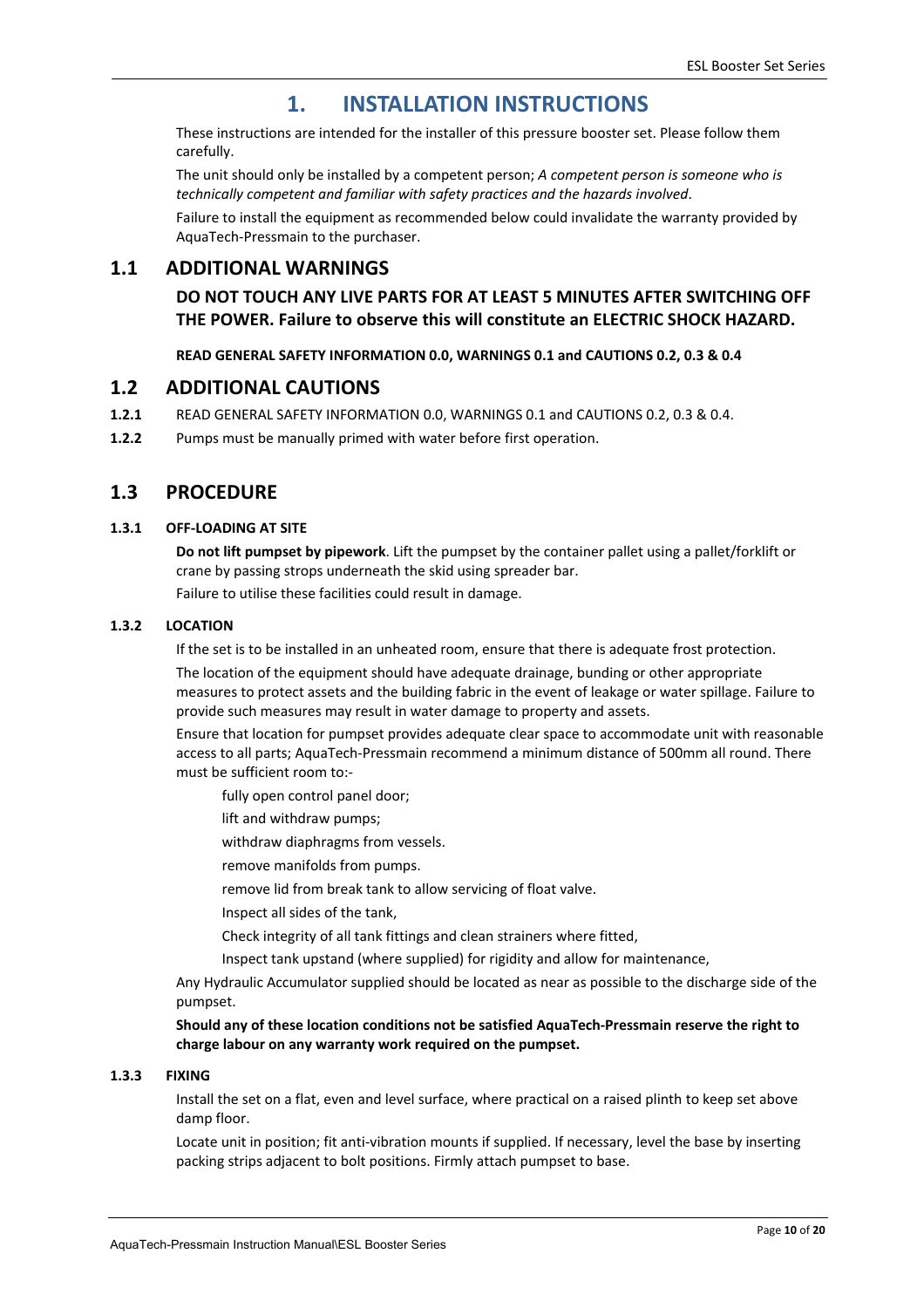#### **1.3.4 PIPEWORK**



#### **Fig. 1.1 Typical Pipework arrangement**

- **1.3.4.1 Arrange mains water breaktank to ensure fully flooded suction conditions to all pumps within the unit**, unless otherwise specified. Minimum requirement = 0.15 bar (1.5 metres)
- **1.3.4.2 Arrange the suction pipework to be self‐venting** between the mains water breaktank and the pumpset suction manifold (see fig.1.1).
- **1.3.4.3 Fit isolating valves to the suction side and discharge side of the pumpset** (see fig.1.1), to enable the pumpset to be isolated from the system for maintenance purposes.
- **1.3.4.4 Under no circumstances fit an extra non‐return valve**, to either the suction or the discharge, as it may interfere with the correct operation of the non‐return valves already fitted as standard in the pumpset.
- **1.3.4.5 Remove any protective end plugs from suction and discharge pipework on pumpset**.
- **1.3.4.6 Connect site pipework to suction and discharge manifolds**, ensuring adequate support is provided to avoid imposing pipe strain on manifolds. The connecting pipework should not be smaller than that of the pumpset. Where flexible pipe connections are fitted, ensure that the correct distance is allowed between flanges, that the pipework is also aligned axially, and no strain is imposed by the site pipework.
- **1.3.4.7** Where Hydraulic Accumulator(s)/Expansion Vessel(s) are supplied as a loose item, they must be installed/connected correctly before operating the equipment, otherwise serious damage from over‐ pressure/pump overheating could occur (see also 1.3.5 for correct mounting).
- **1.3.4.8** All hydraulic accumulators and expansion vessels fitted to the system must have isolating and drain off valves to enable them to be serviced and removable pipework to enable the diaphragm to be replaced.
- **1.3.4.9 Mains water supply**: Connect to ½" or ¾" inlet valve in tank (as appropriate). Ensure minimum of 1 Bar pressure. Fill the tank. Ensure flow rate into tank equals or exceeds flow rate out of tank/pump.
- **1.3.4.10** If necessary adjust the float to cut off supply just below the warning pipe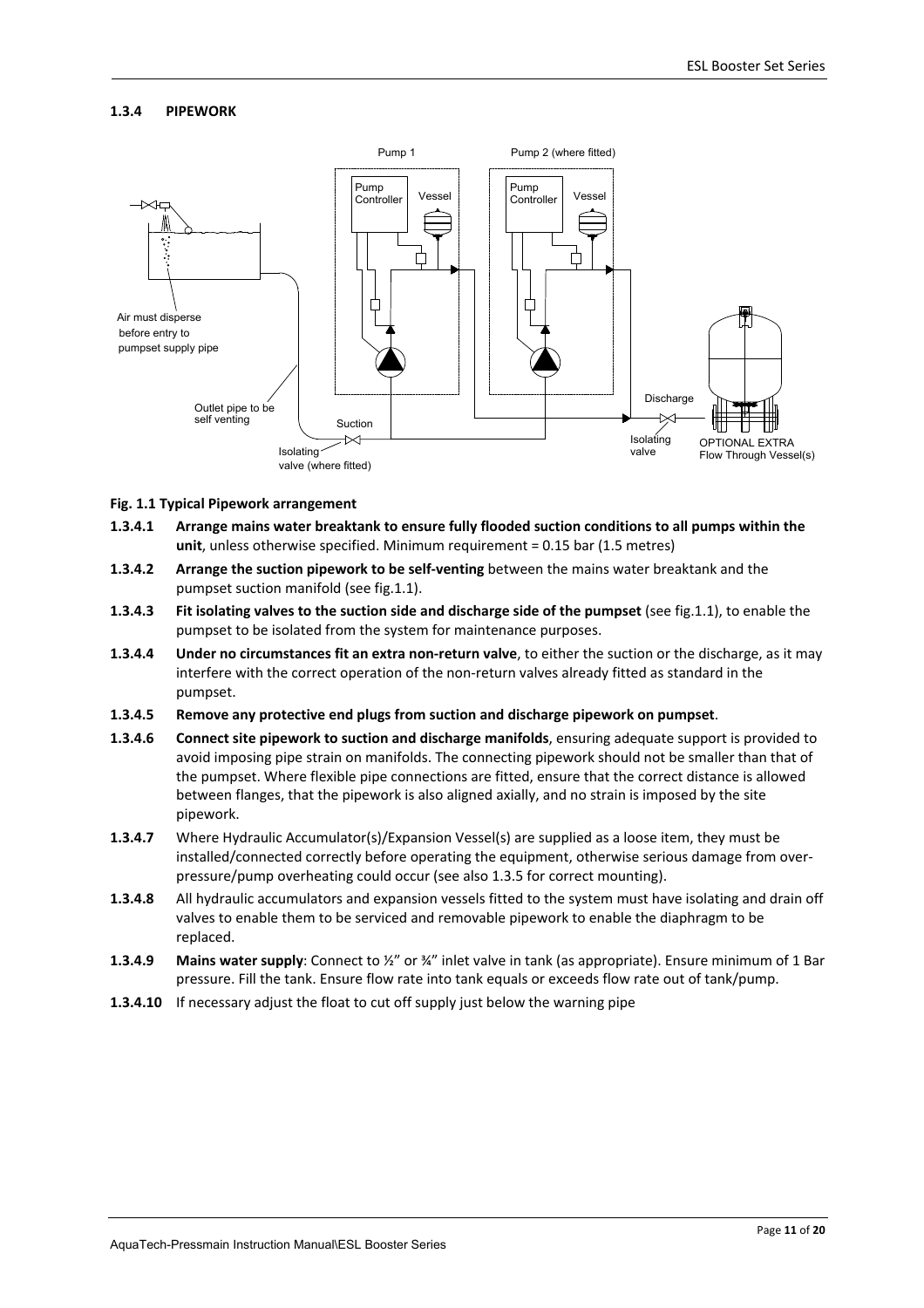#### **1.3.5 PUMP DETAILS**

Pumps are available in 2 sizes, standard and mini, both contain a built in non‐return valve, a small hydraulic accumulator vessel and a pump controller.

Pumps must be manually primed with water before first operation.



**Fig. 1.2 Typical Pump arrangement** 

#### **1.3.6 FLOW THROUGH VESSELS (when supplied)**

12 or 18 litre flow through vessel(s) can be supplied loose for fitting into the discharge pipework via a flowjet isolation and drain valve.

Larger floor standing flow through vessels may be provided as optional extra items fitted on site. Sizes available from 60 litre to 3,000 litre with 1 ¼" up to DN100 connection.



**Fig. 1.3 Typical Flow Through Vessels (12l, 300l and 800l shown).**

All vessels must be securely mounted to prevent any movement from imposing strain on the attached pipework. Vessels MUST be mounted vertically on the integral legs with water connection lowermost.

Set up the vessel so the air charge filling valve (top) and the diaphragm (bottom) are accessible for future maintenance. All vessels must have isolating and drain off valves fitted to enable them to be serviced. The connecting pipework should be removable to give access for replacing the diaphragm and should be the same size as the vessel connection to minimise friction losses. In the case of floor standing vessels, if the system cannot be turned off then supply dual flow through vessels connected in parallel to enable isolation/draining of one vessel at a time. Contact AquaTech Pressmain for further information.

Set the air cushion pre-charge pressure to the correct level (see section 2.4), dependent on the application required for the vessel. Refer to the Operating parameters at the back of this manual or contact Aquatech‐ Pressmain for advice.

Caution: If the air cushion pre‐charge pressure required exceeds 4.0 Bar then you must follow the procedure shown in section 2.4 to avoid damaging/rupture of the internal diaphragm and consequences of. E.g. High and/or low pressure problems, unstable pump operation.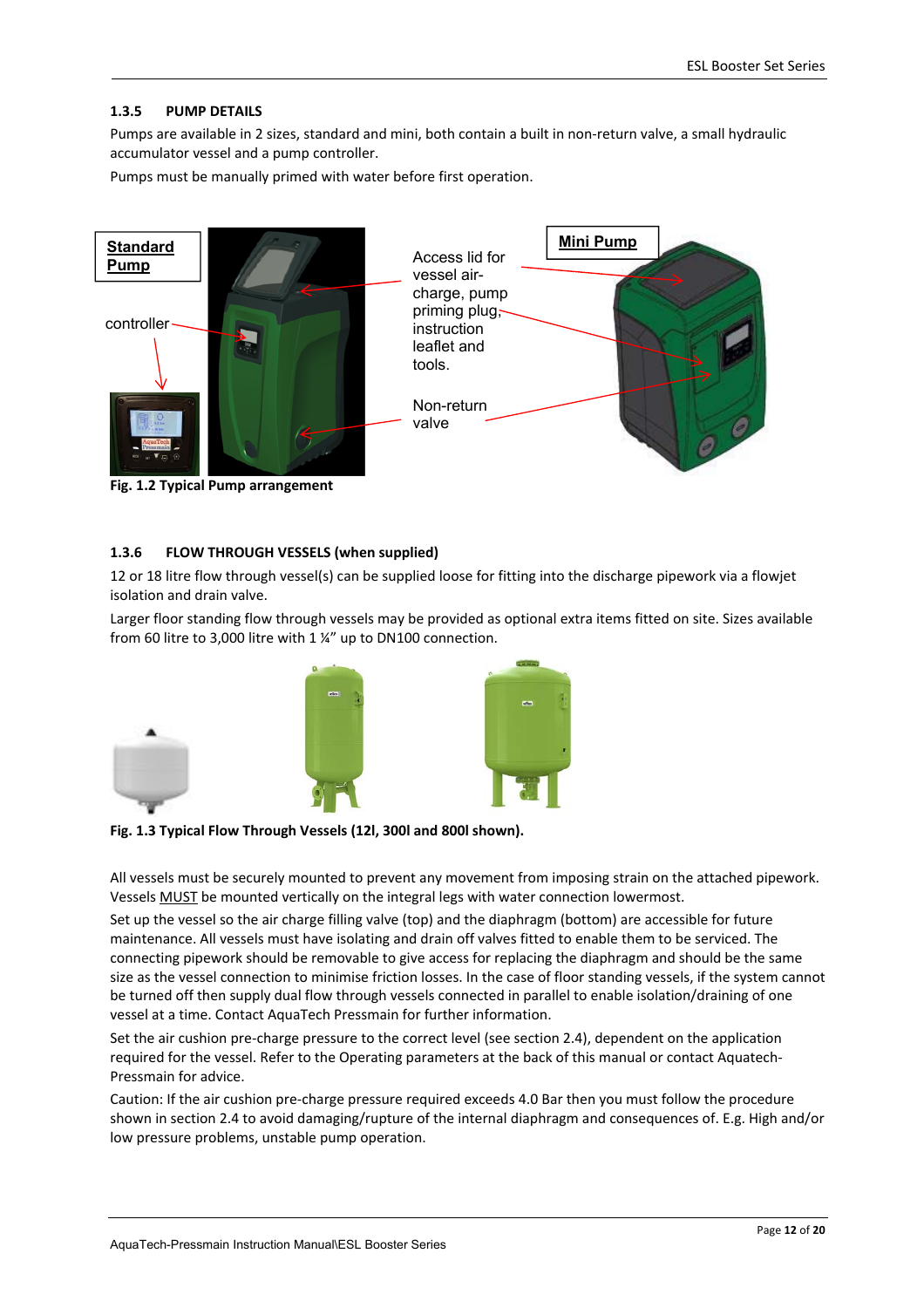#### **1.3.7 ELECTRICAL**

#### **WARNING: DO NOT TOUCH ANY LIVE PARTS FOR AT LEAST 5 MINUTES AFTER SWITCHING OFF THE POWER TO ALLOW CAPACITORS TO DISCHARGE**

READ GENERAL SAFETY INFORMATION 0.0, WARNINGS 0.1 and CAUTIONS 0.2, 0.3 & 0.4

- 1.3.7.1 All wiring must comply with the latest edition of local wiring Regulations.
- 1.3.7.2 **Wear anti‐static wrist strap at all times** to avoid static discharge causing problems with the built in electronic program.
- 1.3.7.3 Each pump comes complete with 13 amp 3 pin plug for connection into dedicated 3 pin socket. Connect to electrical mains supply. Ensure voltage and frequency indicated on the motor nameplates and wiring diagrams correspond with supply mains data and that the supply fuse type & rating is correct for the total current rating of the equipment.
- 1.3.7.4 Complete any required earth bonding.

#### **1.3.8 GUIDANCE ON SELECTING THE CORRECT EARTH LEAKAGE PROTECTION DEVICE FOR BOOSTER SETS**

All wiring must comply with the latest edition of local wiring Regulations.

Where the incoming electrical supply to the booster set is to be protected by the customer using an Earth Leakage Protection Device, we would recommend that in order to prevent nuisance tripping, follow the information provided below: ‐

1. Generally, a booster set with pumps/motors that are "variable speed" should have protection that is of the RCCB style, with a 30/100/300mA class "B" RCD part (residual AC/pulsed DC & smooth DC fault

currents) which is not of the delayed tripping type.  $\boxed{\sim}$ 

If you require any further assistance, please contact AquaTech‐Pressmain.

## **2. USER INSTRUCTIONS**

### **2.1 CUSTOMER ASSURANCE**

**AQUATECH‐PRESSMAIN ASSURE YOU THAT IF ANY PART OF THIS EQUIPMENT BECOMES DEFECTIVE DUE TO FAULTY MANUFACTURE OR MATERIALS WITHIN 12 MONTHS FROM THE DATE OF INVOICE OR 12 MONTHS FROM DATE OF COMMISSIONING BY AUTHORISED AQUATECH‐PRESSMAIN AGENT, THE PART WILL BE REPAIRED OR REPLACED.** 

The only conditions are: ‐

- The equipment must have been installed, commissioned, operated and maintained as recommended by **AquaTech‐Pressmain.**
- The equipment must not have been neglected, misused, modified, or used for any other purpose than its original application.
- The commissioning should be carried out within 6 months of the date of invoice by an authorised **AquaTech‐ Pressmain** agent.
- This Assurance does not apply to those items not supplied by us or to defects arising from parts not made or approved by **AquaTech‐Pressmain**. The individual manufacturers own policies for dealing with defects will apply.
- Any part repaired or replaced under these Assurances will be covered for the balance of the appropriate Assurance period.
- If we have any disagreement about these Assurances which we are unable to resolve we will both abide by the decision of an agreed Arbitrator or, if we are unable to agree, one appointed by the Building and Engineering Services Association (B & ES) Arbitration Scheme Rules.
- These Assurances are in addition to, and do not detract from, the contractual rights you have under Statute or at common law.
- Failure to comply with the installation, commissioning and maintenance procedures will invalidate the warranty.

**For full details please see the AquaTech‐Pressmain "CONDITIONS OF SALE"**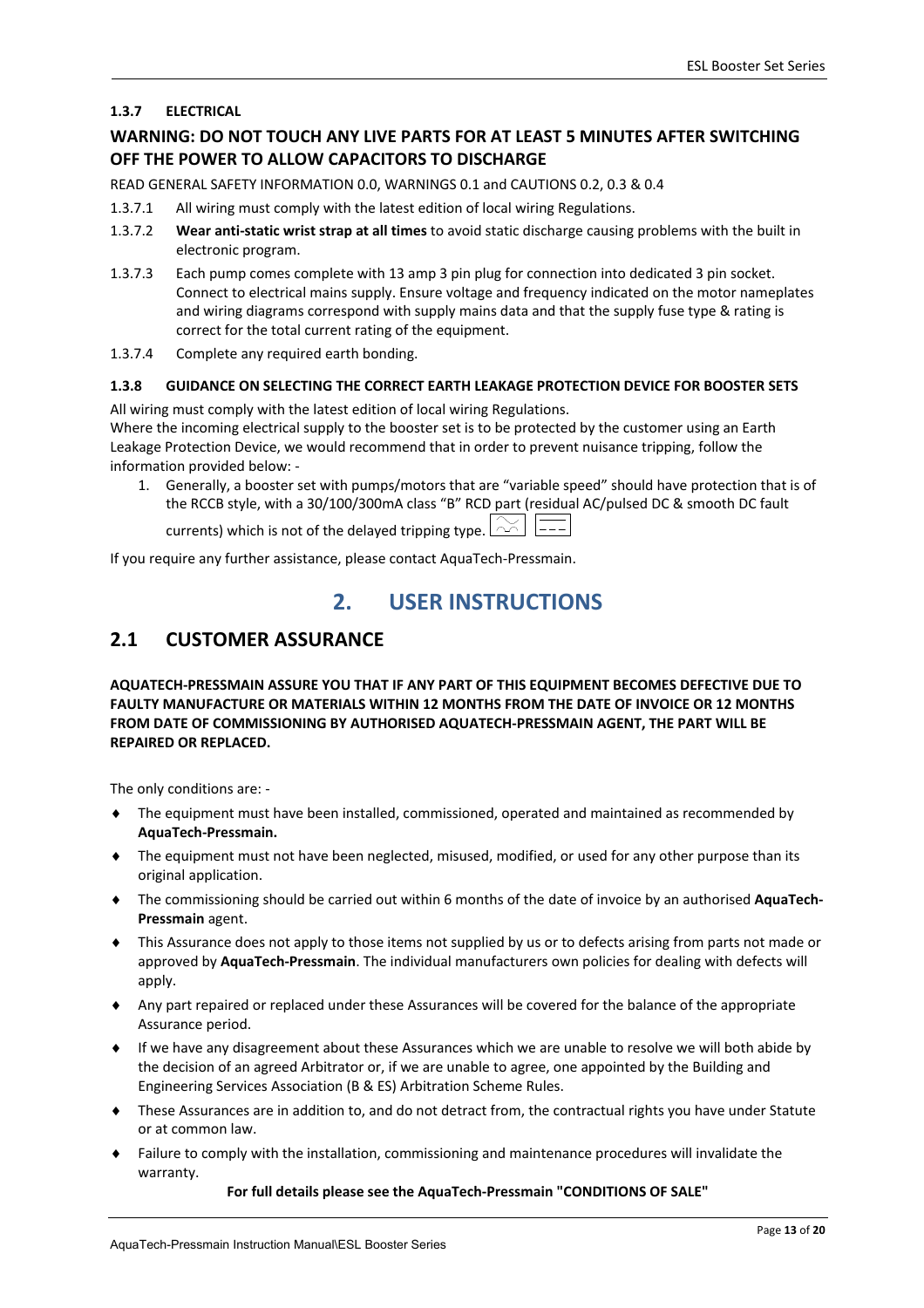## **2.2 COMMISSIONING**

Whilst this set has been tested in the factory to the required settings (detailed in operating parameters at the back of instruction manual), it is impossible to simulate the actual on‐site conditions, especially if they are unusual. Also, the settings may have been disturbed since leaving the factory.

Therefore, we strongly recommend **the set is commissioned by our authorised agent** who will prepare the set, make any necessary adjustments and leave the set in operational order.

Commissioning is a requirement to validate the Warranty (see Customer Assurance)

Prior to requesting an engineer to attend the site for commissioning, the client must ensure that;

 the equipment has been correctly installed; a written scheme of examination has been obtained where required under the Pressure Systems Safety Regulations; any necessary chlorination or other treatment has been completed; an adequate water supply and permanent electricity supply are available; the pipework etc in the building being served by the pumpset is capable of accepting the generated pressures.

## **2.3 OPERATING INSTRUCTIONS**

**These pumpsets are used for increasing the supply pressure of cold potable water and other liquids.** 

#### **2.3.1 ADDITIONAL WARNINGS**

## **DO NOT TOUCH ANY LIVE PARTS FOR AT LEAST 5 MINUTES AFTER SWITCHING OFF THE POWER**

READ GENERAL SAFETY INFORMATION 0.0, WARNINGS 0.1 and CAUTIONS 0.2, 0.3 & 0.4.

#### **2.3.2 ADDITIONAL CAUTIONS**

- **2.3.2.1**  READ GENERAL SAFETY INFORMATION 0.0, WARNINGS 0.1 and CAUTIONS 0.2, 0.3 & 0.4.
- **2.3.2.2**  Pumps must be manually primed with water before first operation.

#### **2.3.3 NORMAL OPERATION**

The pressure booster set increases and maintains the supply pressure to a preset 'Duty' pressure.

The pumpset consists of one or two (or more) pumps mounted on a baseframe together with associated suction and discharge pipework and valves. The controls are motor mounted.

**2.3.3.1** The controller on each pump shows the current pressure and status.

| $\left(\sqrt{0.0 \tan \theta}\right)$<br>$0.00$ kW<br>Θ |  |
|---------------------------------------------------------|--|
| <b>AquaTech</b><br>Pressmain                            |  |
| me                                                      |  |
| SET<br>MODE<br><b>ALARM</b>                             |  |

#### **Fig 2.1 Pump Controller**

**2.3.3.2** For "normal" operation, all pump suction and discharge valves should be left open, all hydraulic accumulator/expansion vessel isolating valves should be left open, and drain cock/valves should be left closed. Should it be necessary to have a situation that is not "normal" operation, then we would strongly recommend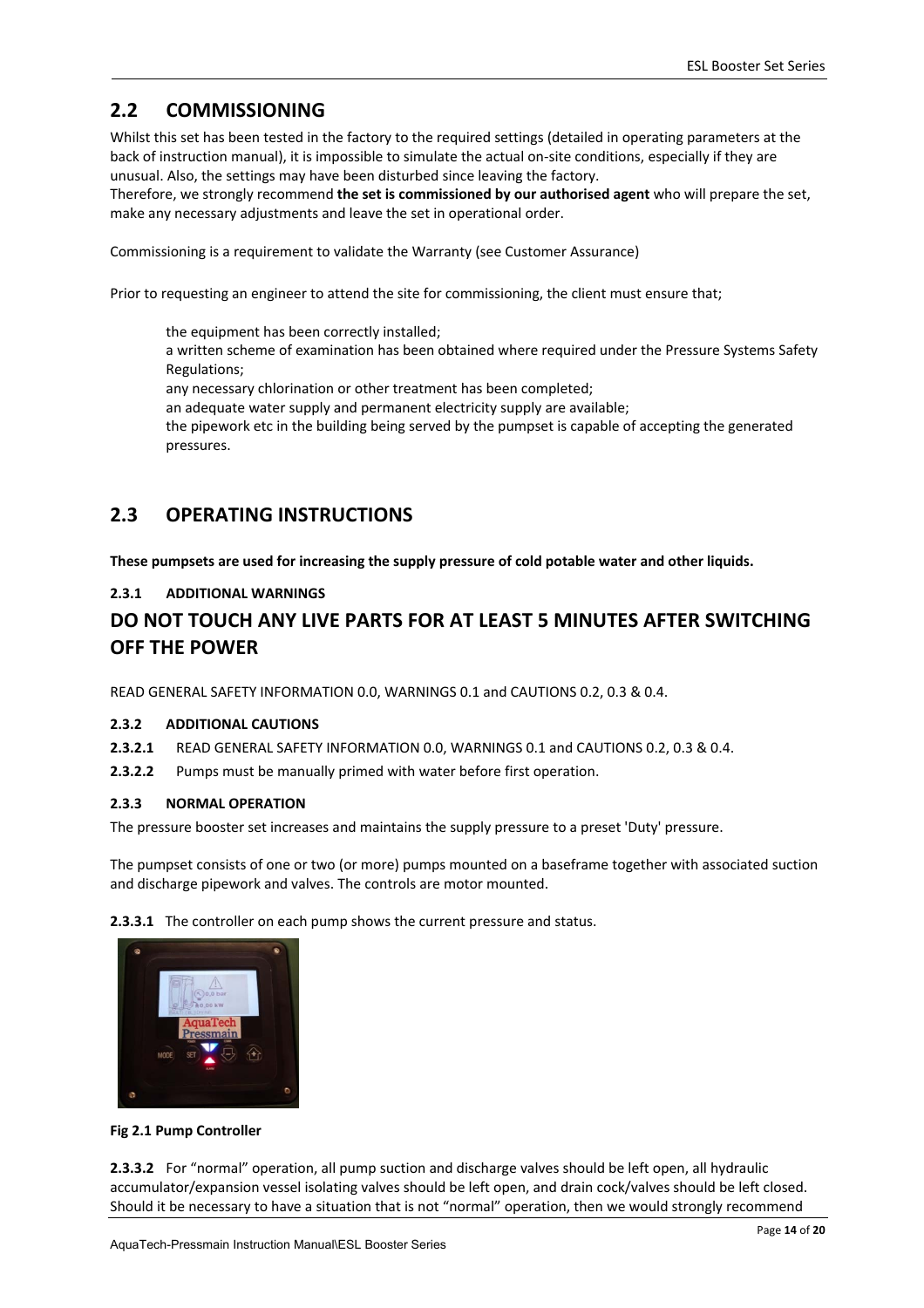attendance to site by our trained/authorised service personnel. Please contact AquaTech-Pressmain for more details.

#### **2.3.3.3 Pump Controller**

The various menus can be accessed using the buttons on the pump controller;

The default settings made by AquaTech Pressmain should be sufficient for most installations. Should the default settings require alteration we would strongly recommend attendance by one of our trained service engineers.



#### **2.3.3.4 "Setpoint Menu" (System pressure adjustment)**



| <b>SETPOINT MENU</b> |           |                    |                                                         |  |  |  |
|----------------------|-----------|--------------------|---------------------------------------------------------|--|--|--|
| Setpoint<br>pressure |           |                    | SP= Setpoint Pressure<br>Use "+" and "-" keys to adjust |  |  |  |
| 3.0                  | bar       |                    |                                                         |  |  |  |
| <b>FAUL</b>          | rpm<br>Ω. | 0.0 <sub>bar</sub> |                                                         |  |  |  |



Adjust the setpoint pressure to the desired value, adjust the pressure vessel air charge to the correct value with respect to the newly programmed setpoint pressure (air charge approx.  $=$  setpoint  $-1.0$ Bar).

#### **2.3.3.5 Pump Operation**

Intermittent running duty pump with or without one or more optional support pumps meeting demand. Pumps are run at Variable speed.

When demand on the system occurs (e.g. when a tap is turned on) the pressure falls as water from the hydraulic accumulator is discharged into the system. The pump operates at the setpoint pressure and will run for a set period or until the demand is satisfied and the accumulator is replenished. For multi-pump sets; should the pressure continue to fall due to increased demand etc. the support pump(s) will automatically start in sequence and run until the demand is satisfied.

#### **2.3.3.6 Duty Pump Rotation (Multi‐pump sets only).**

To spread the wear evenly across all the pumps, their sequence is automatically rotated.

#### **2.3.3.7 Automatic Restart**

If there is an interruption to the electrical supply the unit will automatically restart on restoration of the supply.

#### **2.3.3.8 Dry Running Protection**

The pump(s) is stopped automatically in the event of a low water condition. It will make several attempts to automatically restart when the water supply is restored.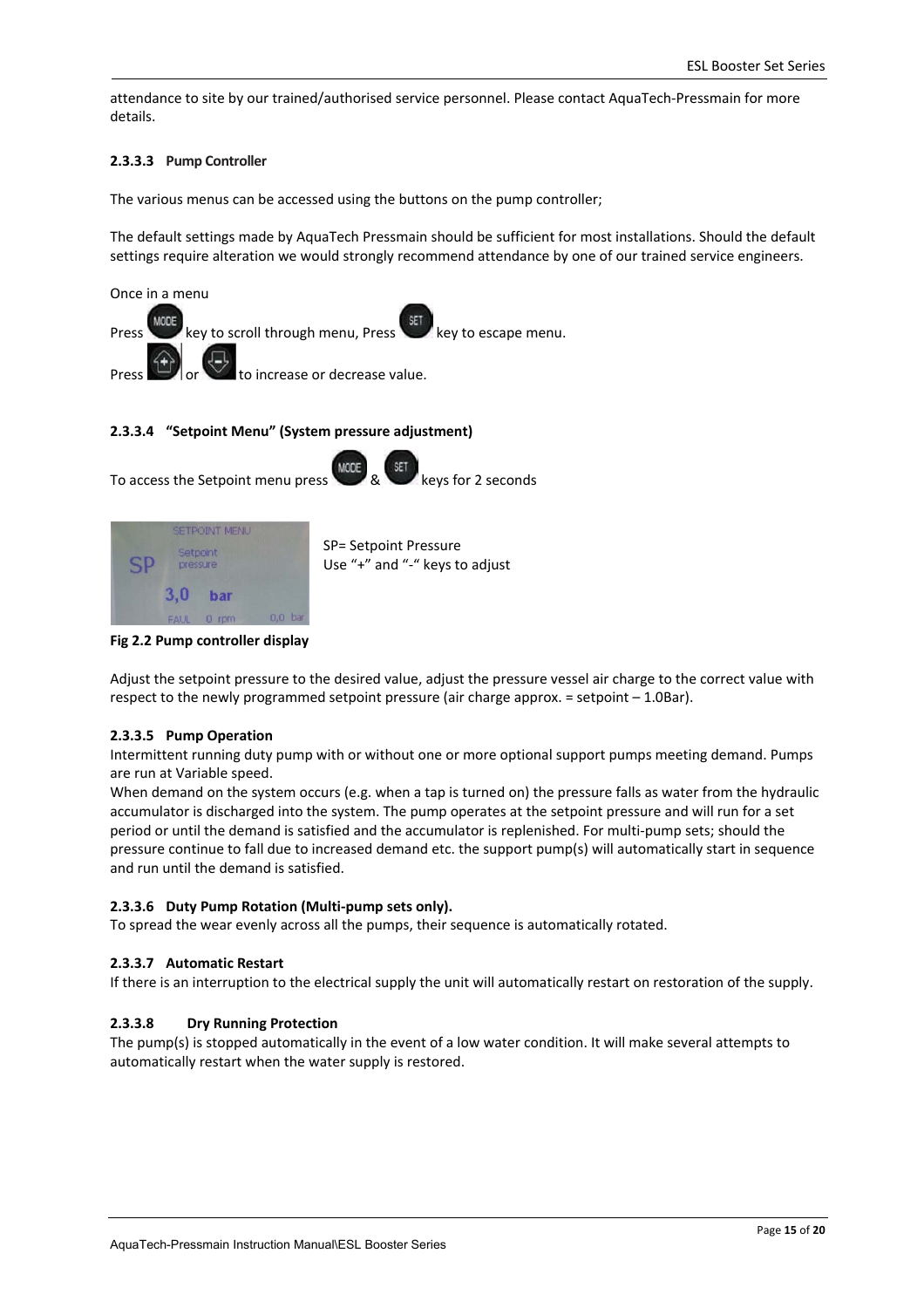#### **2.3.4 SYSTEM ALARMS**

pump by pressing these buttons.

Alarm messages will be displayed on the pump controller.

Some Alarms automatically reset after clearance (PB, OT, BP) or timed intervals (BL, OC) following automatic restart attempts (6 attempts at 10 minute intervals, followed by 24 attempts at 1 hour intervals, followed by 30 attempts at 24 hour intervals).



Alarms can be manually reset by by pressing  $\left(\begin{matrix} 4 \\ 1 \end{matrix}\right)$  and together. Caution: you can also Enable/Disable the

| Probable cause<br><b>Fault Display</b>      |                                                                                                          | Remedy                                                                                                                           |  |  |
|---------------------------------------------|----------------------------------------------------------------------------------------------------------|----------------------------------------------------------------------------------------------------------------------------------|--|--|
| <b>BL</b>                                   | $\mathbf{1}$ .<br>No water<br>Pump not primed<br>2.<br>Setpoint not reachable<br>3.<br>with set RM value | 1,2. prime pump, remove air in pipe, check<br>suction for blockage.<br>3. set an RM value that allows setpoint to be<br>reached. |  |  |
| BP <sub>1</sub>                             | Faulty pressure sensor                                                                                   | Replace sensor                                                                                                                   |  |  |
| BP <sub>2</sub>                             | Faulty pressure sensor                                                                                   | Replace sensor                                                                                                                   |  |  |
| <b>OC</b>                                   | 1.<br>Motor Over-current<br>Pump seized<br>2.                                                            | 1. Fluid too dense, use only water<br>2. Remove blockage, free motor shaft.                                                      |  |  |
| <b>PB</b>                                   | Supply voltage too low<br>$\mathbf{1}$ .<br>Excessive drop in voltage<br>2.                              | 1. Check the supply voltage.<br>2. Check size of cable in supply line                                                            |  |  |
| OT                                          | Over temperature of the<br>power stage                                                                   | Contact service division.                                                                                                        |  |  |
| PH                                          | Cutout due to pump<br>overheating                                                                        | Contact service division.                                                                                                        |  |  |
| <b>SC</b>                                   | Short circuit between motor<br>phases                                                                    | Contact service division.                                                                                                        |  |  |
| <b>ESC</b>                                  | Short circuit to earth                                                                                   | Contact service division.                                                                                                        |  |  |
| <b>HL</b>                                   | Hot liquid                                                                                               | Contact service division.                                                                                                        |  |  |
| <b>NC</b>                                   | Motor disconnected                                                                                       | Contact service division.                                                                                                        |  |  |
| Ei                                          | i-th internal error                                                                                      | Contact service division.                                                                                                        |  |  |
| Vi                                          | i-th internal voltage out of<br>tolerance                                                                | Contact service division.                                                                                                        |  |  |
| Abnormal cyclic detected on<br>EY<br>system |                                                                                                          | Contact service division.                                                                                                        |  |  |

**Table 2.1 System Alarm/fault display**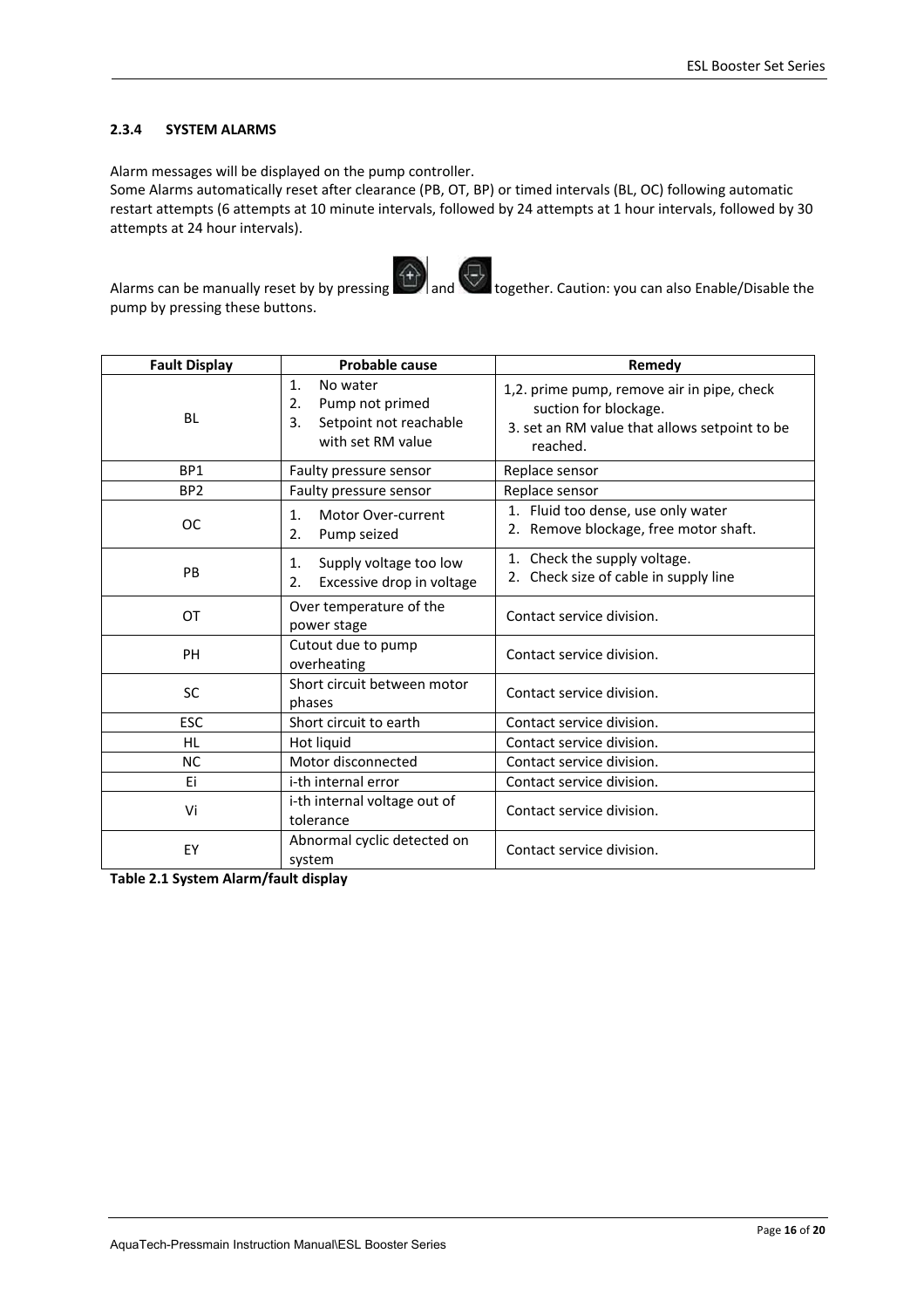#### **2.3.5 PRIMING/VENTING PUMPS**



**Fig 2.3 Priming/Venting Pumps (mini pump left, standard pump right)** 

To Prime pumps:

 Isolate pumpset from system by closing a common discharge valve. Switch OFF pump(s) Remove cover, then remove priming plug and fill with water Re‐tighten plug and refit cover Switch ON pump(s) After pump(s) has initialised, **SLOWLY** open discharge valve to bring the pumpset back online. Note: Failure to close the discharge valve, or reopening it too quickly could cause damage to the system.

#### **If a problem persists, contact AQUATECH‐PRESSMAIN service department quoting the serial number WN: \_\_\_\_\_\_\_ (on control panel fascia)**

#### **2.4 MAINTENANCE INSTRUCTIONS**

## **DO NOT TOUCH ANY LIVE PARTS FOR AT LEAST 5 MINUTES AFTER SWITCHING OFF TO ALLOW CAPACITORS TO DISCHARGE.**

#### **2.4.1 ADDITIONAL CAUTIONS**

**2.4.1.1** READ GENERAL SAFETY INFORMATION 0.0, WARNINGS 0.1 and CAUTIONS 0.2 to 0.4**.** 

#### **2.4.2 PROCEDURE**

Every 6 months the pumpset should be maintained by authorised AquaTech‐Pressmain service agents ‐ see Servicing (Section 3.)

#### **Expansion, Control and Hydro Accumulator vessels**

**Air Charge Pressure.** The correct charge pressure provides reliable operation of the system and a prolonged lifetime of the diaphragm. This should be checked regularly. As the vessel is small be very careful not to discharge too much air when measuring the pressure!

#### **LEAVE SET WITH ALL PUMPS SWITCHED ON, AND THE SYSTEM CONNECTION OPEN**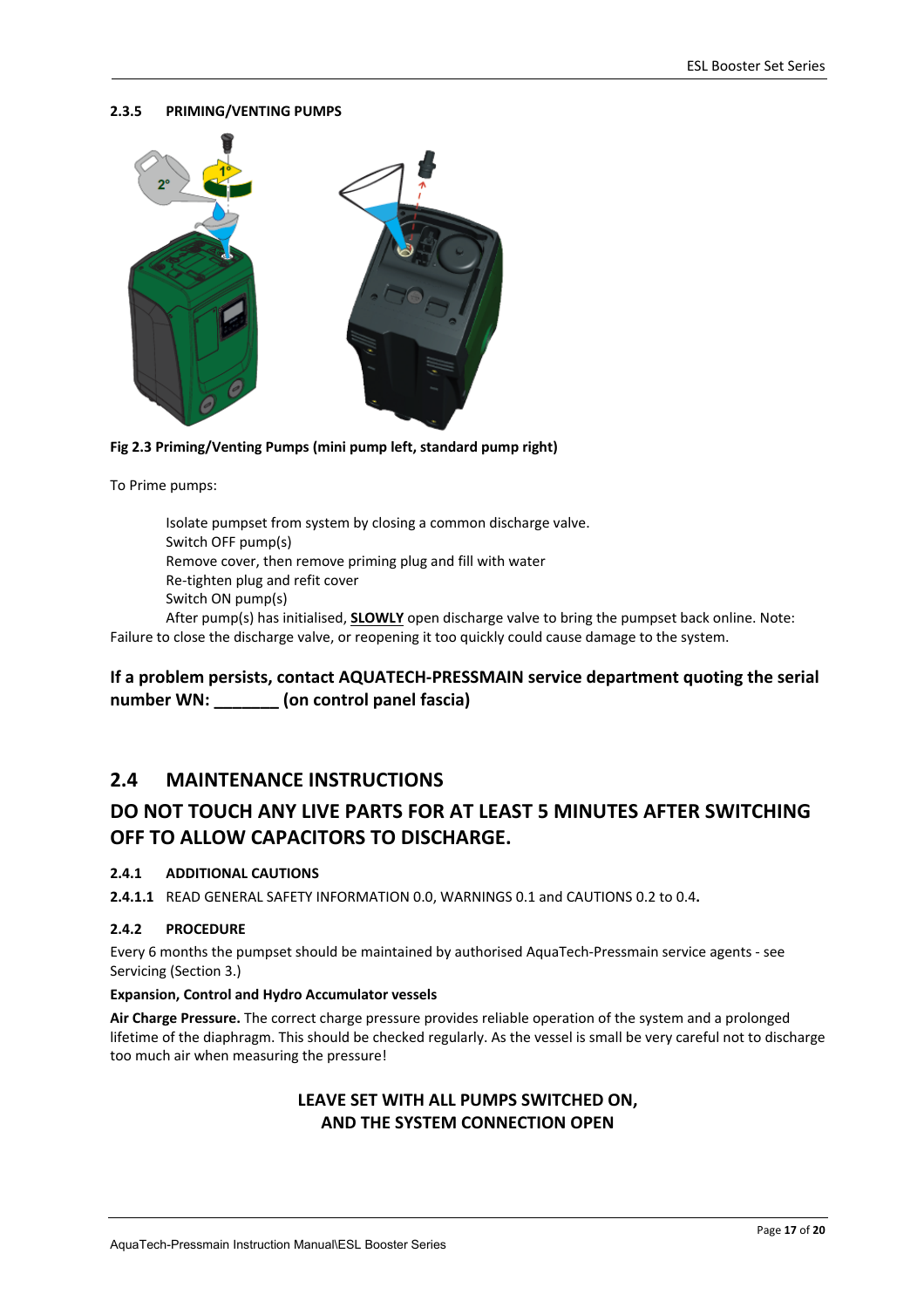## **3. SERVICING**

## **3.1 MAINTENANCE AND CARE OF YOUR EQUIPMENT**

The AquaTech‐Pressmain equipment that is described in this instruction booklet has been manufactured and tested to the highest standards of design and quality. It will give trouble free operation over many years provided it is maintained regularly from when it is commissioned. To keep it operating efficiently in a safe, economical and environmentally friendly condition, regular maintenance is an essential part.

AquaTech‐Pressmain along with its' service division, Acorn Pressurisation Services are the official providers of commissioning and maintenance services. (see below).

Several companies operating under the Aquatronic Group Management structure are available to fulfil a wide range of servicing and maintenance requirements, as detailed below.

## **3.2 LEGAL REQUIREMENTS**

Hydraulic Accumulators/Expansion Vessels installed as part of/in conjunction with this equipment, with Pressure x Volume above 250 Bar‐litres, require formal inspection in accordance with a "Written Scheme of Examination". This is a Legal Requirement on the part of the Owner/User under the "Pressure Systems Safety Regulations" (PSSR). A "Written Scheme" and regular inspection can be provided by either Acorn Pressurisation Services (combined maintenance and inspection) or ESIS Ltd (inspection only), see details below.



**Plant Servicing & Inspection**  *ACORN PRESSURISATION SERVICES, AGM House, Essex, CO6 1GT. Ph: 01206 215151 10 Wheel Forge Way, Manchester. M17 1EH. Ph: 0161 226 4727* 

Acorn provides maintenance and installation of all types of packaged water pumping equipment for building services. Its specialist fields are Pressure booster equipment and sealed systems for heating and chilled water distribution systems. Regular servicing of any plant for essential services is vital because wear and tear are very gradual processes. With preventative maintenance, the costs are small and benefits in reliability, safety and economy can be significant. Acorn Pressurisation Services can provide a complete package of schemes for preventative maintenance on all AquaTech‐Pressmain and other makes of equipment.



**Pressure Vessel Inspection**  *ESIS ENGINEERING SAFETY & INSPECTION SERVICES LTD, AGM House, London Rd, Copford, Colchester, Essex, CO6 1GT. Phone: 01206 215141 Fax: 01206 215142* 

Under the Pressure Systems Safety Regulations, expansion vessels and hydraulic accumulators, generally 250 bar‐litres and greater, and protection devices, require a Written Scheme of Examination before they can be operated. ESIS Inspection and Insurance Services Limited specifications can provide the means to comply with these regulations. These services can be extended to cover other units e.g. air pressure receivers etc.

## **3.3 SERVICE CONTACTS**

**For service during warranty period contact: AQUATECH‐PRESSMAIN Service Department Head Office Tel: 01206 215121 Manchester Office Tel: 0161 226 4727 For regular servicing, contact service division: ACORN PRESSURISATION SERVICES Head Office Tel: 01206 215151 Manchester Office Tel: 0161 226 4727**  who will be pleased to give you expert advice on this or any other servicing matter.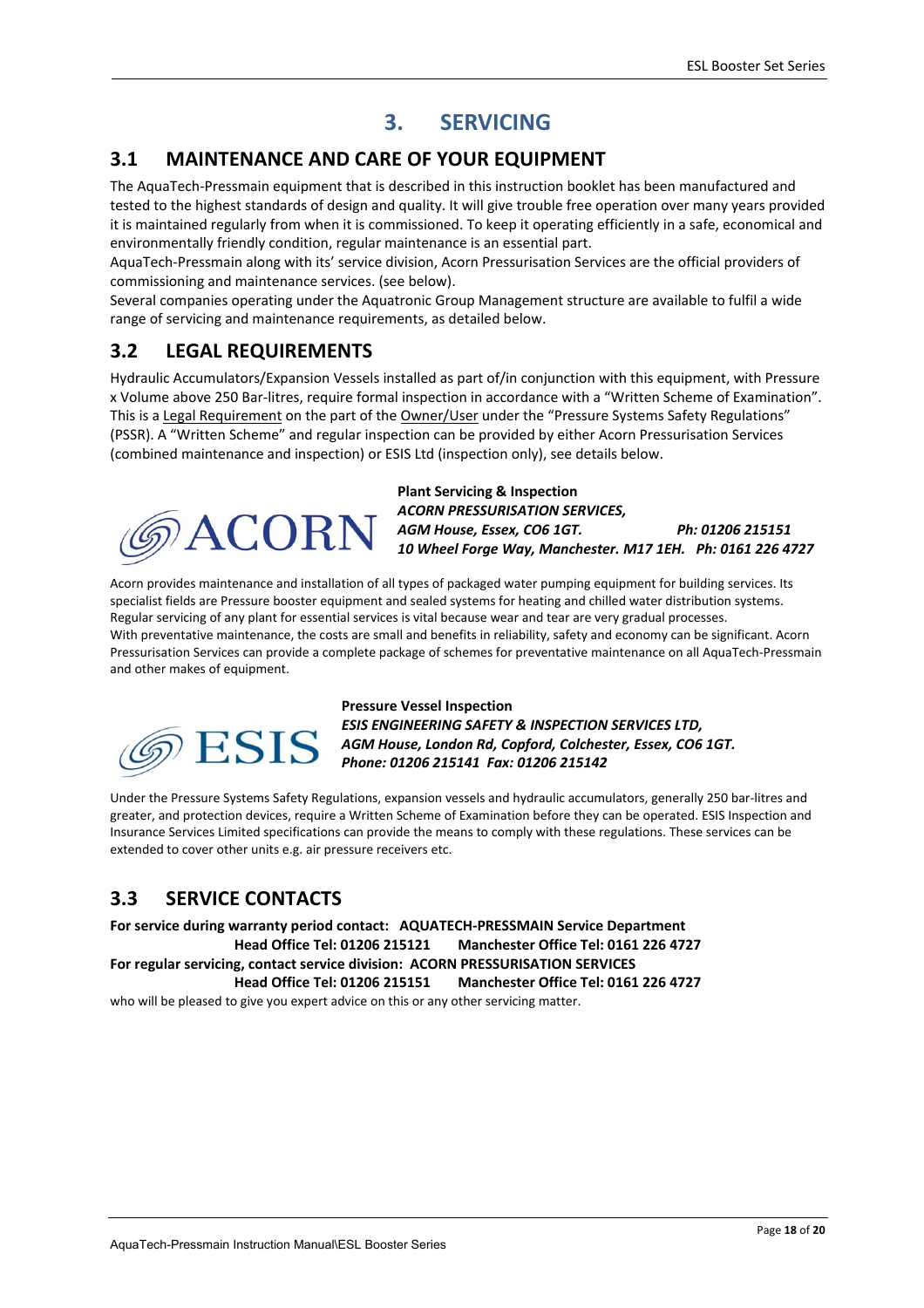## **4. DISPOSAL**

Disposal of this product or parts of it must be carried out in accordance with the following guidelines:

Use the local public or private recycling/waste collection service.

In case such a recycling/waste collection service does not exist or cannot handle the materials used in this product, please deliver the product or any hazardous material from it to your nearest AquaTech‐Pressmain office.